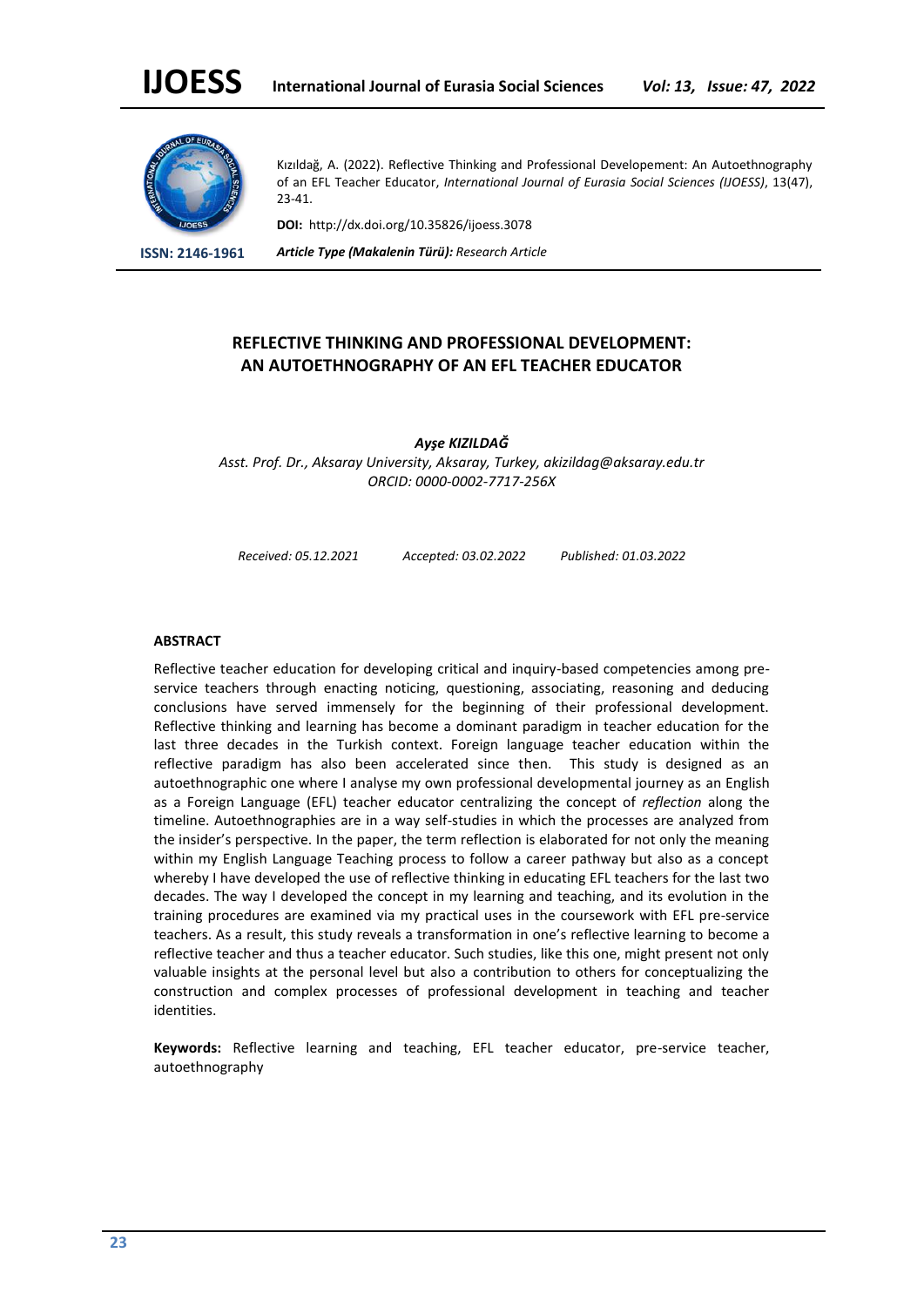## **INTRODUCTION**

Reflective learning and thinking is nothing new, particularly with regards to learning in the history of pedagogic research, and it has long been known in the field of education with Dewey's views (1910/1997; 1933). He listed consecutive but not sequential four points to be reflective in one's learning.

- (a) Reflection is a systematic and rigorous thinking,
- (b) It needs to happen in a context and interaction with others,
- (c) It is a meaning-making process where the learner develops a deeper understanding by analyzing experiences and their relations with others, and
- (d) Reflection requires a set of attitudes and values for intellectual growth.

His views have enlightened many scholars in the field and have also been reflected in teacher education. Considering the significance in teacher education, reflection has arrived relatively later into the field via various scholars with their seminal works (Anderson, 2020; Calderhead, 1989; Goodman, 1984; Killen, 1989; Newman, 2018; Schön, 1983, 1987; Sellars, 2017; Smyth, 1989; Tabachnick & Zeichner, 1991; Tillema & van der Westhuizen, 2006, Valli 1992; Zeichner & Liston, 1987, 1996) in 1980 and onwards. Mostly conducted in the context of USA higher education institutions and positioned accordingly, these studies highlighted that an inquiry-oriented teacher education paradigm would enable purposeful and reasoned behavior change as well as the judgment on why certain actions and the content in teaching. To them, reflection in teacher education promises deliberate changes from behaviourist and traditional approaches towards a more reflective framework in teacher learning. Reflective thinking to be used as a conceptual device to discover student teachers' beliefs and attitudes towards their own teaching would also enhance teacher educators' work for encouraging them to be more facilitative throughout the teacher education curriculum.

Similarly, the studies conducted afterwards for fostering the reflective learning of second/foreign language teachers and student teachers demonstrated the use of various skills, reviewing, reconstructing, reenacting, critically analyzing and supporting explanations with evidence (Shulman, 1987). They suggested many tools of professional learning and focusing on their exploration of the practices, such as portfolios (Lippincott, 1999, Wade & Yarbrough, 1996) action research (Burns, 1999; Wallace, 1998) , ethnography (Tarjana, 2002), journal writing (Cole et. al, 1998; Farrell, 1998; Ho & Richards, 1993), diary keeping (Brock et al., 1992), selfobservation (Richards, 1990; Wajnryb 1999) and peer observation (Richards & Lockhart, 1991).

Reflective thinking and learning has become the dominant paradigm in EFL teacher education in the last three decades in Turkey. Since the reform enacted in 1998 and subsequently in 2008 and 2018, the theory and practice issues in teacher learning and thus reflective professional learning is officially sustained via the teaching practice having been collaboratively conducted with the help of local schools and faculties (Grossman & Sands, 2008; Kavak et al., 2007; Şimşek & Yıldırım, 2001). Quality professional education has been the ultimate goal in such reformation processes although a visible lack of achievement in reflective teaching exists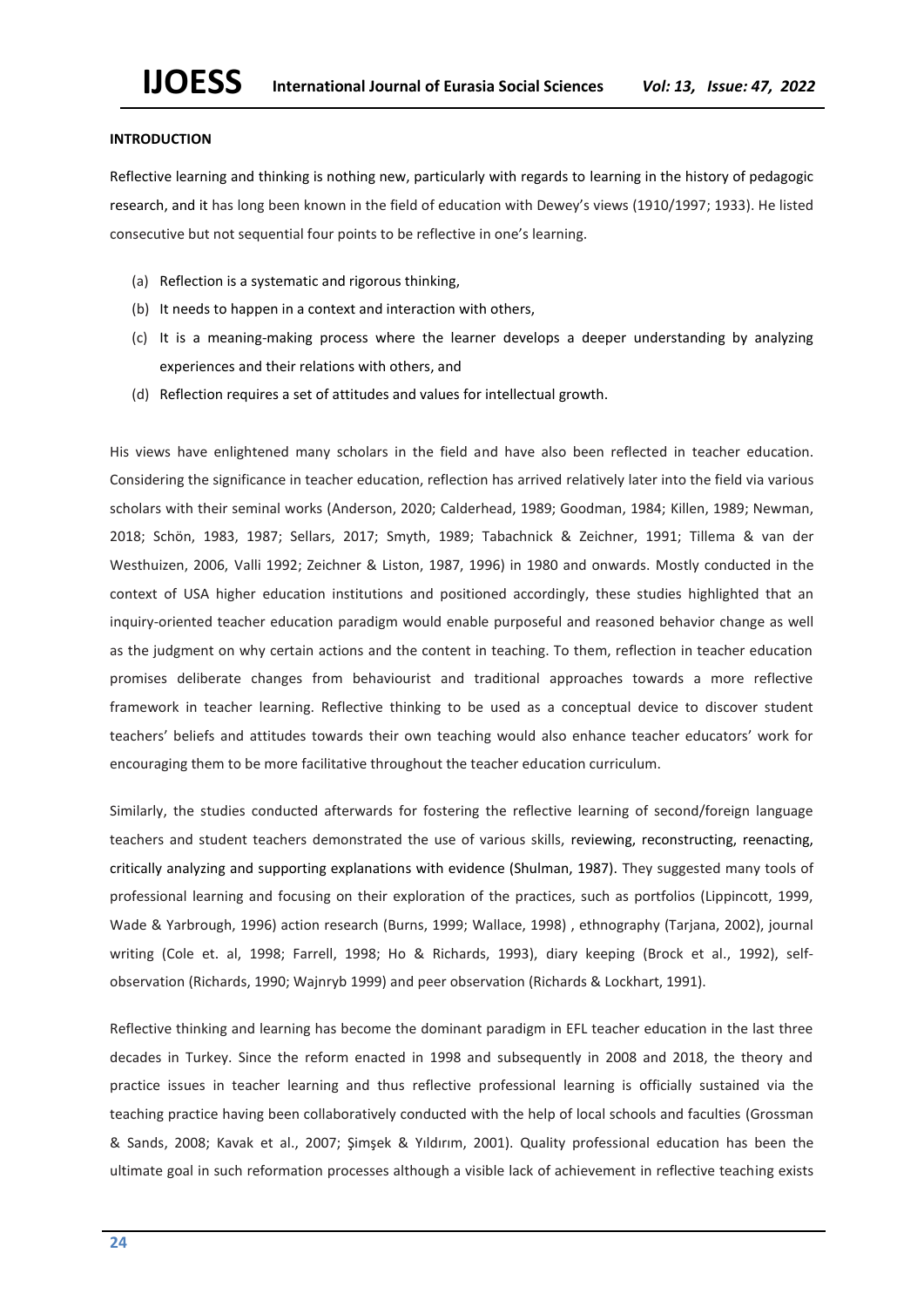(Öztürk & Aydın, 2019; Tezgiden-Cakcak, 2015). Nevertheless, numerous studies (Akcan, 2010; Dollar & Mede, 2019; Güngör, 2016; Korucu Kis & Kartal, 2019; Turhan & Kırkgöz, 2018) have been carried on to demonstrate the efficiency of reflective thinking in EFL initial teacher education programs across the country.

While the studies done in early 2000s were relatively less in number, there exists a huge body of literature in this field currently in Turkey. To name a few from earlier years, for example, Bulut and Can (2005), drawing attention to the discrepancy between the teacher education curriculum and the required skills to be developed of pre-service teachers in the context of practicum, emphasize that critical reflections in teaching via implementing action research projects will significantly create worthwhile professional experience. In another study by Arıkan (2004), it is highly advised to give reflective feedback to EFL student teachers for their classroom practices after observing them by promoting both parties (feedback giver and senders) to be involved in observing, thinking, reporting and responding. An ideal way of nurturing reflective thinking in practical issues Zeyrek (2001) describes and thus suggests diary keeping as a tool not only for professional but also personal growth of ELT student teachers.

The number of papers published after 2010 has immensely increased. These publications, in line with the contemporary global literature, elaborate on the significant use of diverse reflective tools and across different contexts varying from coursework to practicum in EFL teacher education (Bener & Yıldız, 2019; Burhan-Horasanlı & Ortaçtepe, 2016; Dos & Demir, 2013; Genç, 2010; Karakaş & Yükselir, 2021; Kırmızı & Tosuncuoğlu, 2019; Kırmızı & Sarıçoban, 2021; Koçoğlu, 2008; Ögeyik, 2020; Özkan et al., 2014; Yalçın Arslan, 2019; Yeşilbursa, 2011). The body of research also encompasses not only the student teacher reflections but also teacher educators' respective reflective accounts in the given topic (Atay, 2008; Demir, 2015; Evişen, 2021; Sert, 2010).

As a result, being educated and socialized in such an academic milieu within the framework of the reflective teacher education paradigm, it was quite inevitable for me to become one. Though I have been conducting coursework, and academic studies via reflective thinking and learning tools for myself and my student-teachers for many years now, it took me long to notice the processes I have been through. It is not an easy task to analyse oneself and track the ways of developing personal and professional development unless it is done rigorously. Cited by Trumbull (2004), as "teacher educators seeking to improve our own practices and to help others practice differently, we can, and must, write our research so that others can see themselves in that setting and can understand in emotional and practical ways what is going on" (pp. 1224-1225). Consequently, after studying the relevant literature for a few years, I decided to present my self-study through an autoethnographic design with reference to the similar studies conducted (Arıkan, 2015; Öztürk, 2020; Park, 2014; Yazan, 2019) in the field of English Language teacher education. Therefore, this study is designed as an autoethnographic one to reflect over one teacher educator, myself, in the field of ELT for the last two decades in enacting reflective thinking and learning in developing EFL pre-service teachers' professional competencies within the paradigm of reflective teacher education.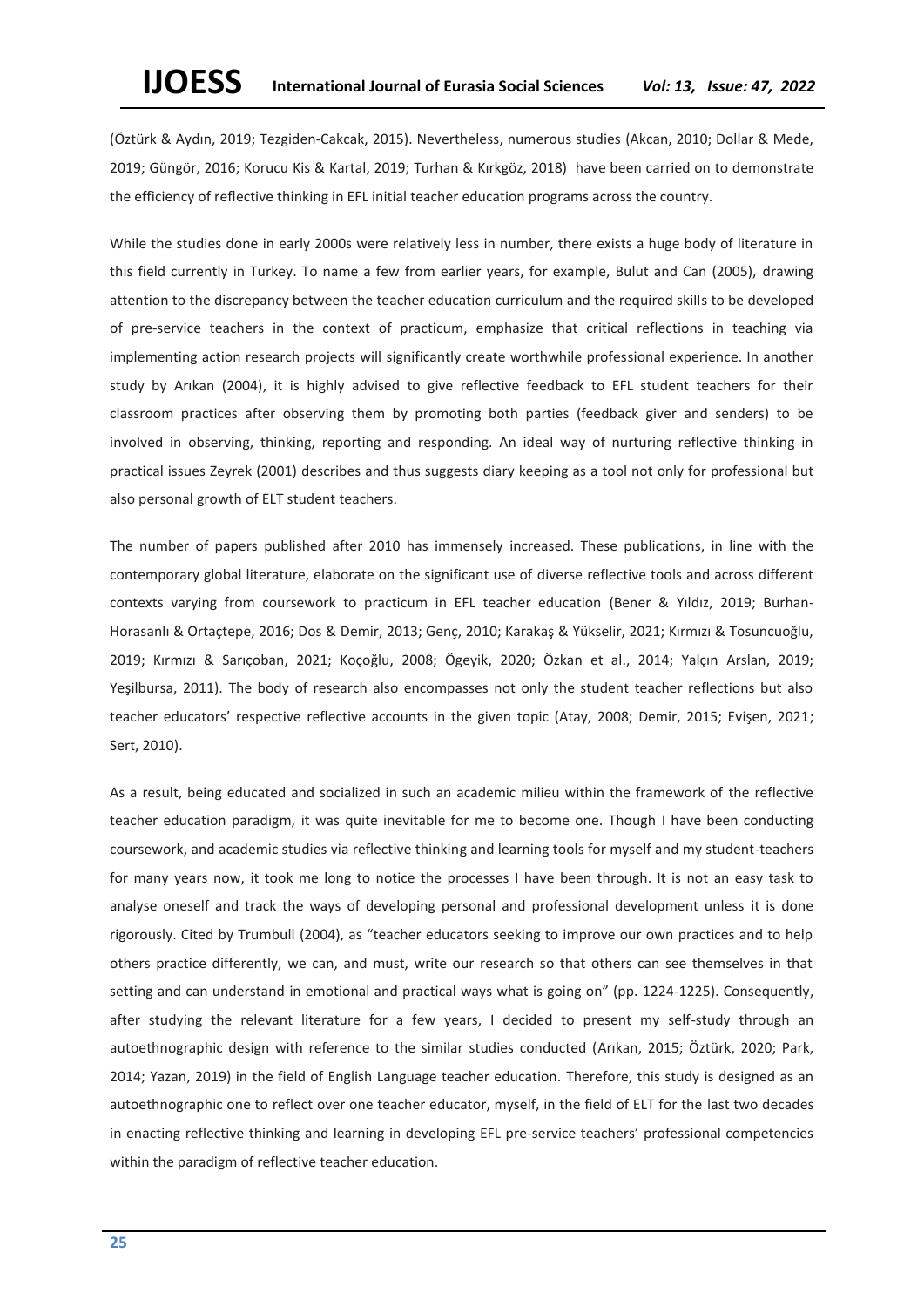#### **METHOD**

## **Research Design and Data**

This study is designed as an autoethnographic one. Autoethnography offers powerful ways for engaging with self in relation to others and the culture. It can be defined as a way of connecting scholarship to lived experience by expanding the paradigm of ethnography. In other words, "when ethnography is located in the particularities of emergence and the bricolage of personal encounter rather than in generalizations, reifications, or objectifications, it is often defined as being 'autoethnographic'" (Anderson & Glass-Coffin, 2016, p.58). Autoethnographic inquiry combines many of traditional qualitative data collection tools such as fieldnotes, interviews and personal documents, but it often is incorporated into analysis differently from traditional ethnography. The way how the analysis is presented includes "the visibility of the researcher's self, strong reflexivity, relational engagement, personal vulnerability, and open-ended rejection of finality and closure" (p. 58).

Autoethnographic design emphasizes 'I' and it is through this 'I' that connection, positioning and unfolding intersect. Autoethnographic inquiry is realized via self-narratives that makes 'I' both the method and the text (Reed-Danahay, 1997), which is why autoethnographic studies discard the distinction between the subjectivity and the objectivity, accepting a research form utilizing subjective experience as the core. (Davies, 1999). As the focus is on the self or selves, naturally, data in the autoethnography come from the self. Co-constructed narratives directly analyze researcher's relations in the form of events, decisions, coping strategies and the surrounding experiences with the contributions from others who play a role in unfolding the ideas, events and decisions. One of the main characteristics of autoethnographic inquiry is the strong reflexivity that the researcher displays an awareness of reciprocal influence between him/herself and the setting and the other participants. It is an effort in an introspective guide to understand both the self and the others' by examining his/hers framing the accounts with personal reflexive views of the self. Strong reflexivity can be demonstrated, for example, describing and reflecting over one's experience at different points in time. As in Humphreys's (2005) study challenges and successes in academic life over the years through vignettes are presented through his reflective perspectives. Autoethnograpy is effective and persuasive when readers can feel the lives of the autoethnographer. A thorough engagement with the life stories, a strong reflexivity the self would create a sincere bond between the author and the reader.

Keeping all the aforementioned principles of autoethnographic inquiry, I posit myself in this paper both as a subject and the researcher where I delve inward into my experience by carefully focusing on my thoughts and feelings in relation to the outside world (i.e., my academic milieu via relationships and culture) (Holman Jones et al., 2016). I use my own reflexivity to interact with my academic context and the participants to co-construe the narrative by elaborating and analyzing the events within the given period, which is my academic career from the start until today, comprising the last 21 years. However, I am aware that the time extends beyond the sphere defined as the flow of the events had their antecedents. Therefore, the extended body of time and space are also included in the interpretations of the analysis such as my high school and undergraduate period.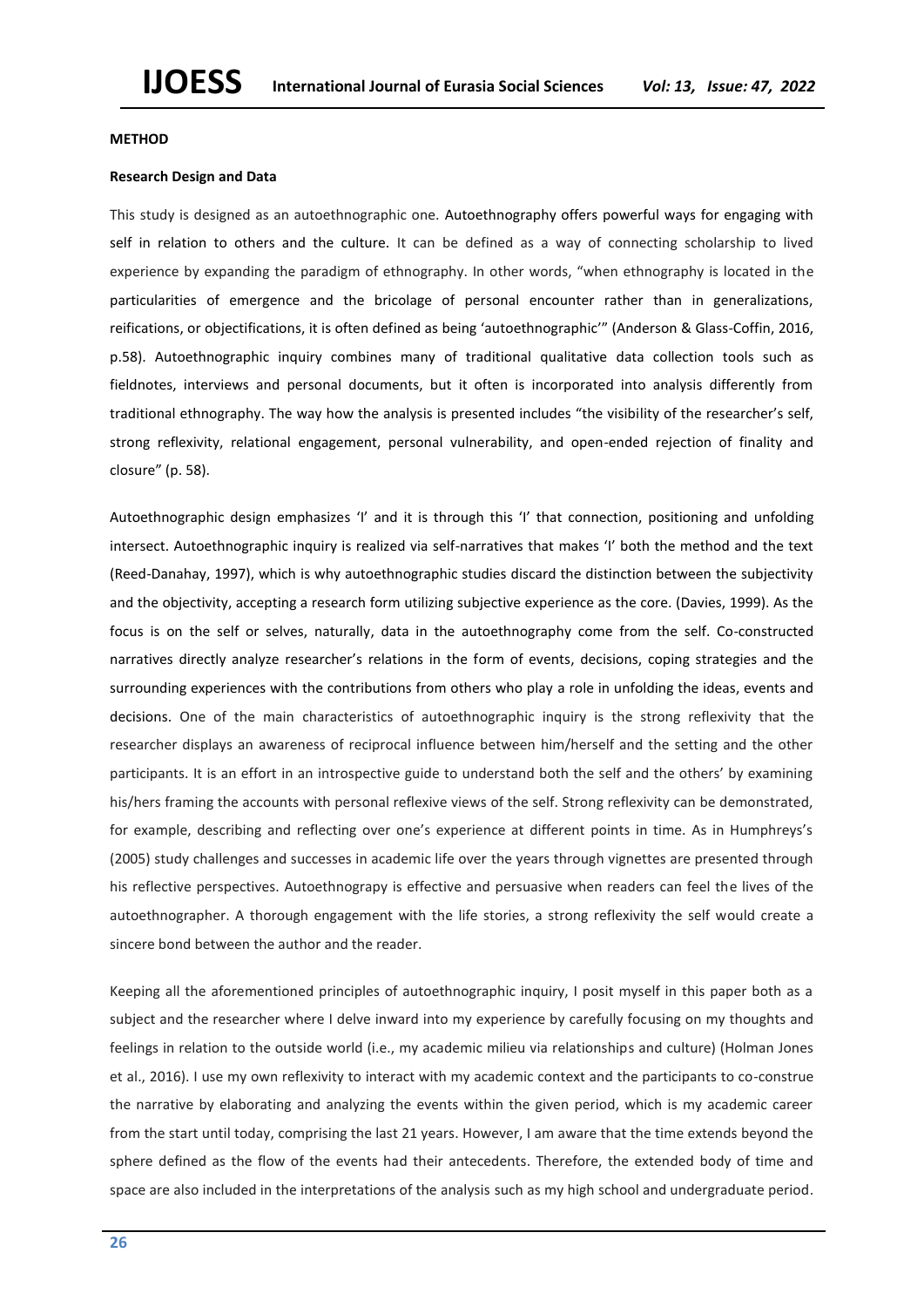I collated all the data from my own academic life such as personal diaries, syllabi of the courses I delivered, email correspondence, lecture notes and academic theses and publications to contain the sections pertaining *perspectives* and *applications of reflective thinking*. Second reviewing of the collection allowed me to arrange these segments into systematic and thematic categories to display a clear picture of how I became a reflective EFL teacher educator in years. The categories to be presented in the analysis section are critically reflected over and also discussed with a few colleagues before and after writing. Ethics committee approval is not required fort he current paper since I did not use any third party data but my own.

#### **Analysis**

Data in this study are organized around the processes I went through to become both a reflective thinker and an implementer as an EFL teacher educator. Processes in the first phase is explored by analysing my academic studies via my personal and professional reading, my interactions with the national and international community of practice and my engagement with teaching at tertiary level. I also relate my research and publishing endeavours with regards to engaging in qualitative and ethnographic designs. Also, following a career pathway, I describe the development of academic formation through reflective practices in my postgraduate studies. Second, I focus on my own uses of reflective thinking and learning procedures with ELT pre-service teachers as a teacher educator. I relate my reflexivity with my effort in educating EFL pre-service teachers to become reflective thinkers and teacher selves. I display my strategies of designing the course syllabi embedding reflective goals and tools in each by providing non-judgmental reflective classroom atmosphere, benefiting from alternative and process assessment modules, enriching classes with collaborative working via group and pair work with an emphasis on contextualized peer and teacher feedback. Thus, reflective learning and reflective teaching are two preeminent sub-sections of the analysis. Nevertheless, I do not exclude the fact that I have continued to elaborate on being a reflective thinker and learner during reflective teaching in the latter process.

#### **FINDINGS**

## **My Academic Background for the Basis of Reflective Learning and Teaching**

As a teacher educator and a practitioner in the English Language Teaching (ELT) world for the last two decades, I've always been into *reflective* thinking and learning/teaching through reflective tools. The term *reflection* entered my life in 1998 while I was a student-teacher at an ELT Department, when my methodology professor then was emphatically trying to elaborate on the role of reflection in teacher cognition and professional development. It was a significant moment in that the term itself was too novel compared to what I had learnt at the department about the profession. Graduated from a teacher training high school, pedagogy and most of the didactic classes at university were somewhat accessible and already comprehensible but not this one. I was not aware that it would be the core concept of my professional life for the upcoming years. Yet, the term exceedingly attracted my attention even then, but it was rather too abstract to understand and put into practice.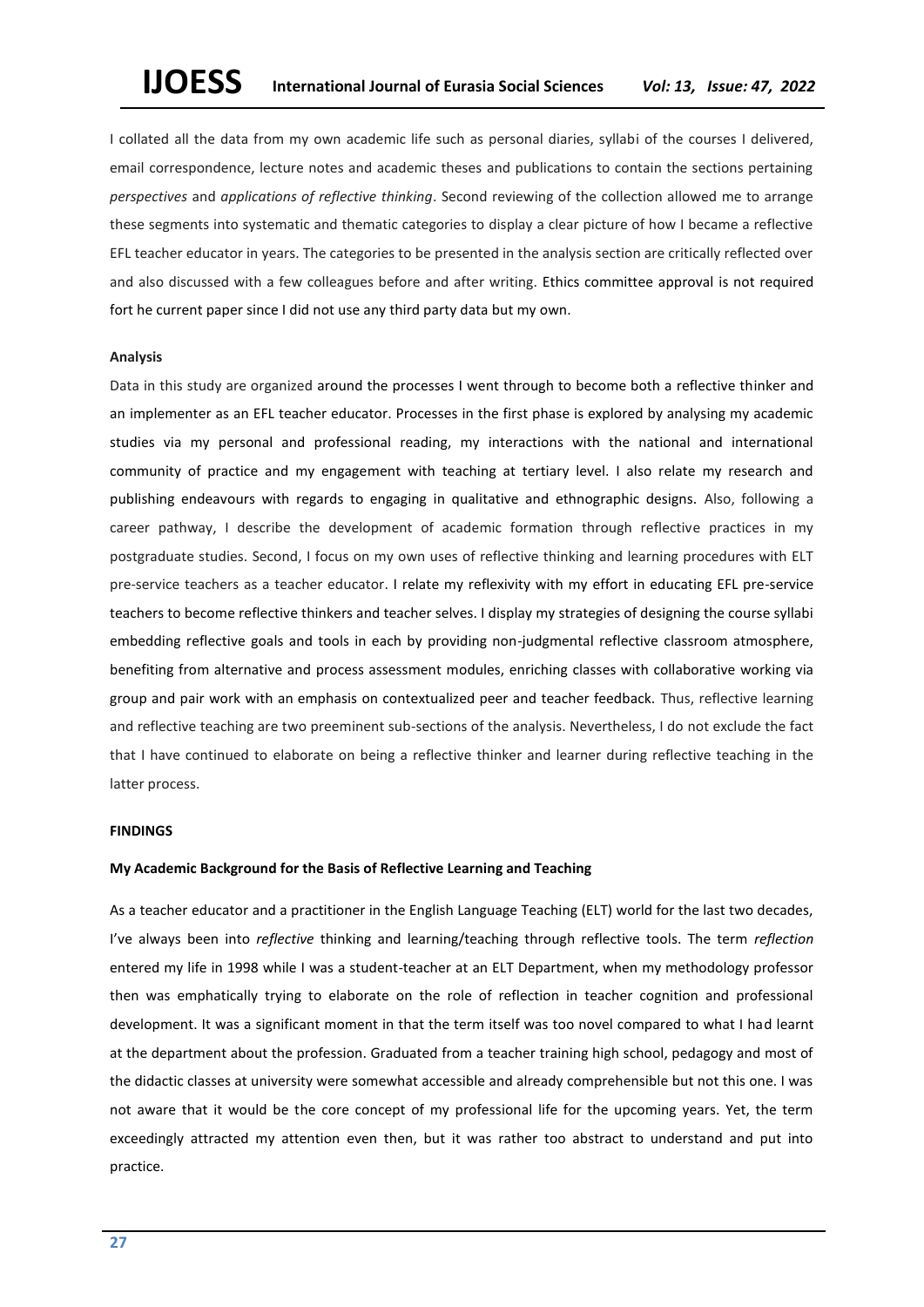Later, while I was doing my postgraduate studies in 2003, I specified my academic focus on teacher cognition and learning and started to design my dissertation accordingly. Then, I was also registered for a course called 'Personal and Professional Development in ELT', where I came across teacher education paradigms. I was learning relating *theory and practice* via a reflective model proposed by Wallace (1991), in his seminal book titled Training Foreign Language Teachers: A Reflective Approach. I was exploring Lortie's (1983) *apprentice of observation*, and the role of reflective thinking in revealing espoused theories (Argyris & Schön, 1974) as well as situating teacher learning and development more than imitating role models. I was reinterpreting Dewey's (1933) preliminary contribution to the field of pedagogy with his description of reflection as a careful and constant consideration of beliefs and experiences as a reference for reflective practice involving active analysis of teaching practices.

Due to my gradual studies on my research interests, I could see the macro and micro level policy and practice interjections both at public schools and EFL teacher education institutions, being a reflective thinker at the heart. Alignment necessity between curricular requirements and teacher education paradigms scrutinized in the relevant documents (Beyer, 2002; Cochran-Smith, 2001; Delandshere & Arens, 2001; Valli & Rennert-Ariev, 2002) was another focal point of my readings, all of which directed me towards theory and practice relations in teacher learning. After completing a qualitative research-based dissertation in 2007, as a novice teacher educator I had my own reflections on how to educate EFL teachers, though there is no formal education to become one. Still, I had a long way to go. My post-doc studies conducted abroad allowed me to observe closely how these processes were enacted and practiced in other countries for the following four years. Coming across ethnographic studies happened at this time via my project supervisor in Sweden. Being a pioneer in this strand of methodological approach to teacher learning and development, my supervisor provided several valuable insights on the research design with his numerous international publications (Beach, 2005; 2010; 2011; Beach & Carlson, 2004; Beach & Dovemark, 2007; Beach & Dovemak, 2009; Beach& Eriksson, 2010; Beach, Gobbo, Jeffrey, Smyth & Troman, 2004; Beach, Gordon & Lahelma, 2003; Beach & Lunneblad, 2011; Troman, Jeffrey, Beach, 2006). Research-wise it was very enriching and satisfying to execute research projects in an international arena with colleagues from different countries: another opportunity for fostering my reflexvitiy. Consequently, collaborative conducted projects and articles as an output taught me extensively in finding my researcher voice by positing my researcher identity within a broader context (Kızıldağ & Eriksson, 2012; Tuncer & Kızıldağ, 2013)

Returning to my home country and starting to work as a full-time teacher educator at an ELT Department in 2012, I quickly started to engage in my new position with its heavy responsibilities but also offerings for various opportunities. I was one of few academics working in the department as well as being the one assigned to be the head. Incoming pre-service teachers had taught me tremendously in terms of balancing academic and professional priorities for their future selves. Tailoring the curricular requirements and aligning them with the student teachers' existing professional competence and forthcoming needs were challenging but rewarding. Reflection as the core basis that I design my philosophy of educating EFL teachers upon has been diffused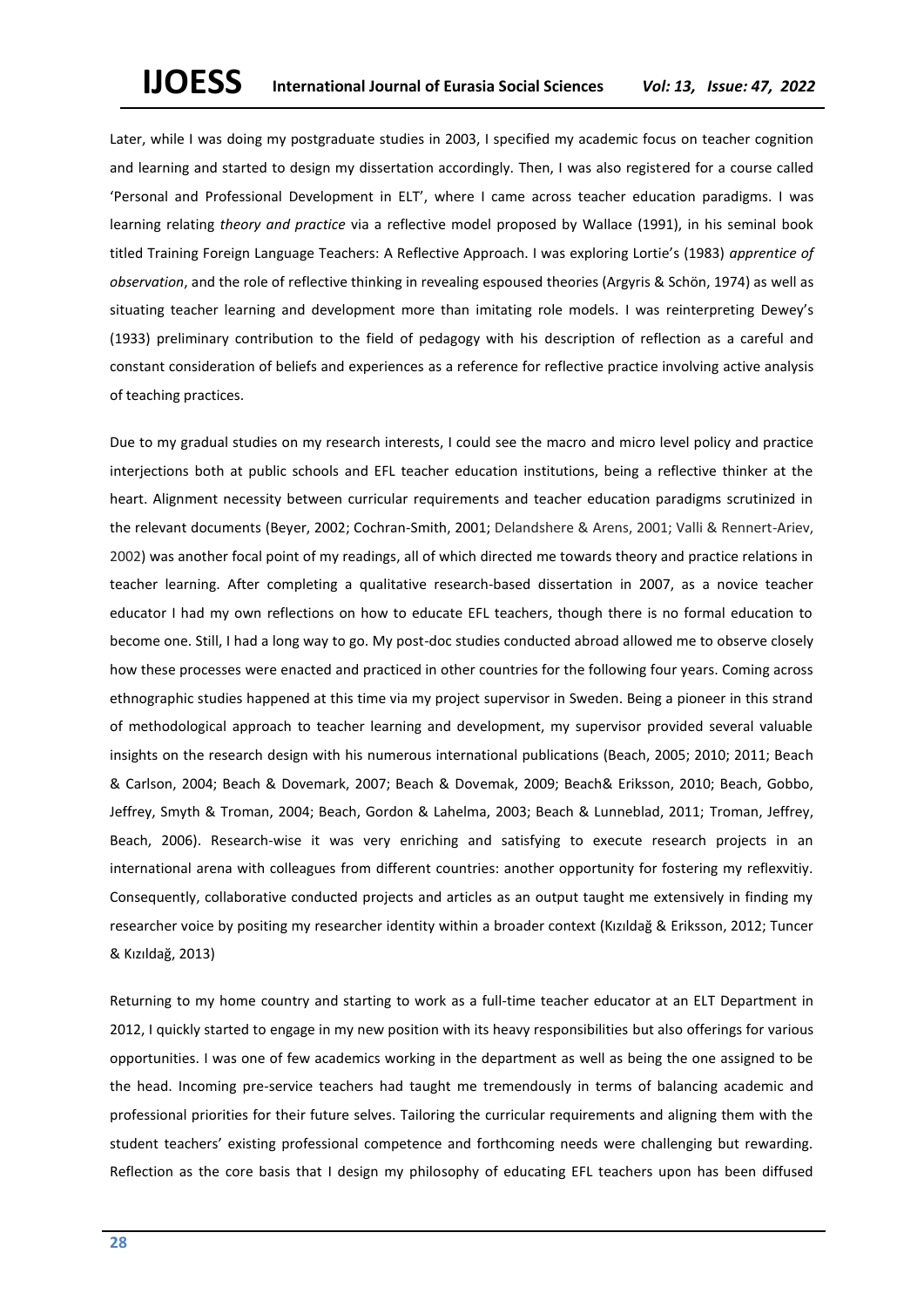throughout many ELT methodology course syllabi that I had to deliver. Working at an understaffed department might, at first, seem challenging to the reader in that I had to deliver ten different courses per semester, at least 35 class hours each week; however, it allowed me to build a framework where interrelations between the courses becoming more clear and thus providing a bird-eye view for the necessary curricular competencies. While doing my postgraduate studies, I was only assisting a few classes, which had hindered me seeing this heavy-coursework panorama of what I was supposed to contemplate and achieve.

Balancing teaching and research in my academic life at this point was very difficult considering the amount of teaching I was required to do. I could devote very limited time for my own professional development; a few I was engaged in were to participate in conferences and submitting to journals only once for each per year. In one of these conferences in 2018, I came across the term *autoethnography* (Adams et al., 2015; Boylorn & Orbe, 2020; Chang, 2008; Hayler, 2011; Holman Jones et al., 2016; Short et al., 2013), for the first time. I read more about it and felt very excited as I realized that I had been very interested in analyzing my relation with reflection through my professional development. Among various definitions that enlightened me most was Hayler's (2011), which he describes it as a collection of "methods and research tools focus upon the memories of events, feelings, thoughts and emotions which contribute through varying methods of recall, collection and analysis towards different types of systematic introspection in order to illuminate and to facilitate understanding." (p. 19). Regarding the professional development as a pathway into self and being aware of self-study as a way to comprehend my professional self, I added another aspect to my professional life for analysing the process of making *reflection* as the core concept of my EFL teacher educator career by focusing on my personal and professional experiences via an autoethnographic approach.

#### **Engaging in Reflective Teacher Education and Becoming a Reflective Teacher Educator**

In my career, next step was working as a full-time teacher educator at an ELT Department in Turkey. Since 2012, I have been working at a relatively small-scale public university, at the Faculty of Education, and acting as the head of the department until very recently. This long period assigned me executing both the academic and administrative managerial tasks, which, in turn, as aforementioned with an understaffed team, enabled me to make many critical decisions alone in principle. However, I cannot thoroughly admit that I was taking such decisions all by myself in practice, except for the scholars who shaped my academic philosophy and thus stance. Having become a reflective thinker and a teacher, and believing in a reflective teacher education paradigm (Calderhead, 1989; Goodman, 1984; Killen, 1989; Schön, 1983, 1987; Smyth, 1989; Tabachnick & Zeichner, 1991; Valli 1992; Zeichner & Liston, 1987, 1996), it was a natural consequence to become and act as a reflective teacher educator in my career.

During the last 12 years in my teaching career, I have designed the courses in line with the curricular requirements embedding reflective teaching via various ways. In this section, I am analyzing my strategies to integrate reflective thinking and learning and thus teaching into my coursework. The first and foremost goal of mine was to enhance the pre-service teachers to discover and become reflective thinkers. In their first and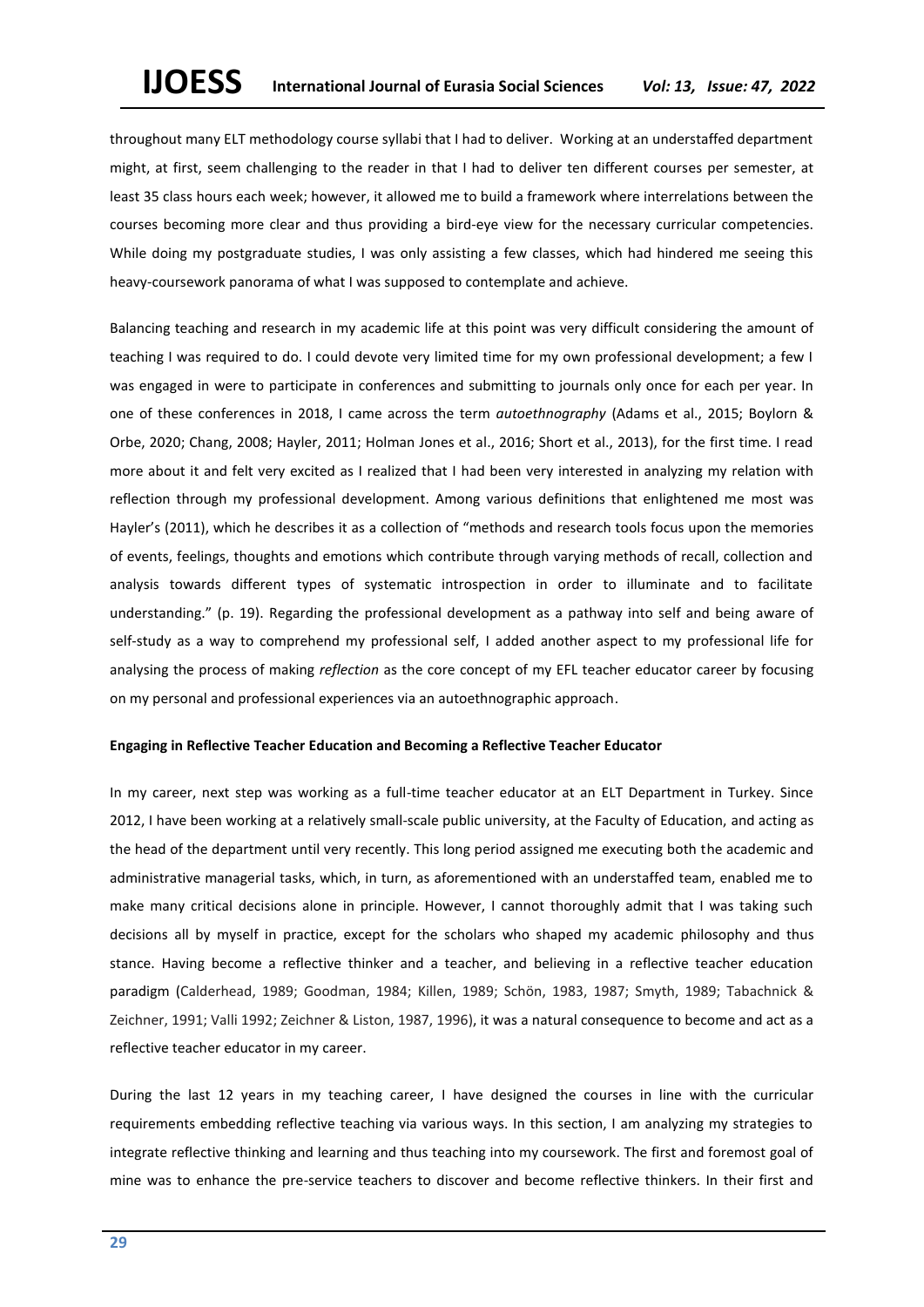second year courses, they were introduced to pair and group work that had mostly been neglected in their previous school years. Building a community sense, making them indulge in group dynamics and hearing their own voices among others' were my first steps (Dewey, 1910/1997). Learning from each other and learning together have always been my academic motto and thus I also insisted on students understanding and applying this into their own learning to develop ownership. Hands-on experience would enhance them to internalize the motto. By the time, they were practicing the peer review and learning how to receive and give feedback to each other. Discussion-based classroom tasks during which I was repeatedly asking what, how and why questions and alternative assessment modules such as letting them preparing projects, writing opinion papers and describing their experience in engaging the process of task completion did a great job for equipping the student-teachers with reflective teaching stage in their third and fourth year.

In the next step, they were required to project their reflective thinking and learning into reflective teaching. The strategies I developed through their coursework consisted of multi-layered modules. Student-teachers were exposed to much of the reading followed by both oral and written reflective dialogues with themselves and their respective peers. As they were not only engaged in pedagogical and content theoretical knowledge but also practical dimension of teaching, reflective pair and group discussions, and keeping weekly professional journals were very promising. They even started to call me as "Ms. Journal" since I was asking for them to keep their journals regularly and organizing reflective dialogue meetings on their writing. It was a challenging journey to become a reflective teacher for all the student teachers and I could see reflective thinking in their writing clearly but not quite focusing on their future selves. I was well-aware that reflective thinking has its own stages, starting from layperson descriptions and improving towards explanations with more reasoning, social and ethical issues. It was also clear that designing teaching and assessment tasks more on their teaching English and elaborating on why they prefer certain strategies to use and reasoning their choices in line with the relevant literature combined with the experience would yield beneficial outcomes for my ultimate goal in educating reflective teachers.

Working towards educating reflective teachers by closely analyzing what they were capable of and in need enabled me to become more reflective not only as a teacher educator but also a syllabus and a curriculum designer. My international engagement with the scholars' thoughts and practices in reflective teacher education (Lortie, 1975) and reviewing my past learning in teaching helped me notice some relevant patterns between my students and the expertise in the field. It was very true that they were trying to teach as they were taught without linking their past experiences to what has been done during their teacher education. Like the interlanguage period (Corder, 1975; Selinker, 1972), whereby second language learners still produce mistakes no matter what the teacher presented them as how the actual language is like, these pre-service teachers were somewhat returning to the back and starting from the imprints they formed out of 130,000 hours of *apprenticeship of observation* they were exposed to. I realized that providing a variety of different strategies, techniques and practices was not sufficient but rather challenging them to experience each and reflect over on such a teaching generated more efficient results. Another point was that establishing a good rapport with the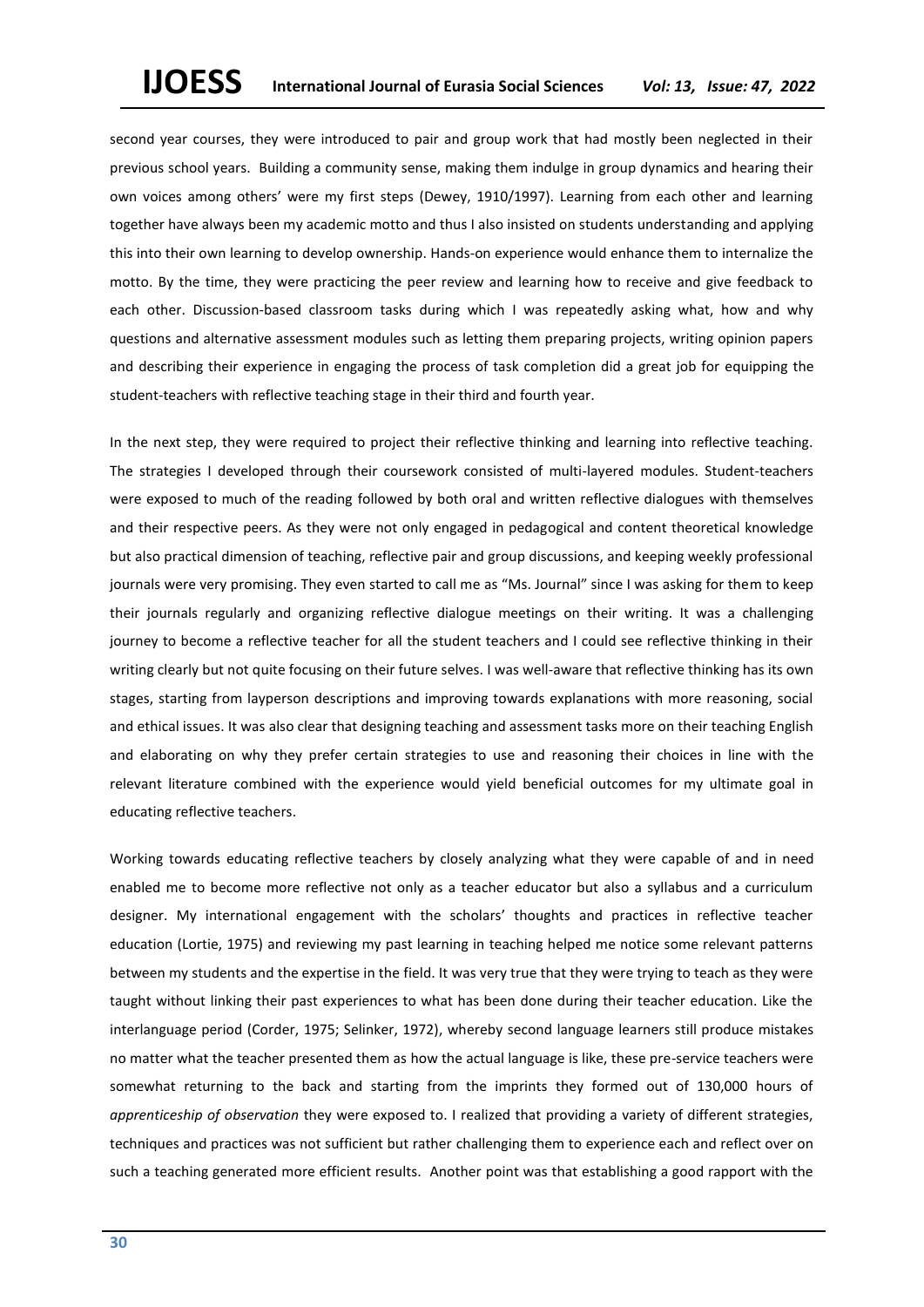student-teachers inaugurated the ways to become more open during reflective talks. When they were assured of not being judged and or scored according to their teaching performance but more on reflective performance, I observed that a more reflective atmosphere was charged. During the reflective teacher-student meetings, they could sense it easily that I was not looking for the 'single' perfect answer in their papers and performances; it was their effort on reasoning their thought and actions and thus engaging in intellectual thinking and growth (Dewey, 1910/1997). Being accustomed to a community sense and feeling attached to a group accelerated the process of learning reflective teaching. Then, I realized that my strategic thinking of starting from such a point where all class members would feel they belong to their department was more than a lucky choice. All in all, many times, they misread my attitude towards them stating that I had changed between the first half and second half of their education at the department. However, it was them who transformed, which made me smile and encouraged my further practices.

## **CONCLUSION and DISCUSSION**

As a summary, in my journey to become a reflective teacher educator, I see not linear but spherical intersections and layers of some recurring patterns and concepts as illustrated in Figure 1 below. For example, without practicing reflective thinking, I could not be a reflective practitioner; prior to becoming a reflective teacher educator, I had to be engaged in various ways of teaching reflectively by using cognitive processes such as questioning, inquiring, associating and reasoning. Developing a repertoire of reflective tools and practicing with them enabled me to go further and use them in the process of EFL teacher education. Naturally, basic tenets for Dewey's (1910/1937) reflective thinking enlightened me how to design theoretical and practical ways throughout my career both in learning and teaching English. Moreover, eminent scholars in the field of teacher education and EFL teacher education provided valuable envisions on how to enact them in the context of education pre-service teachers. During the second layer of acting as a reflective teacher educator, building a milieu for fostering reflective thinking and free thoughts, valuing any opinion that would come out by demonstrating trust and openness within a community commence the process and ease it. A final remark on this side is the matter of sustaining what is achieved. Continuous interactions with the context and keeping a deliberate intention in any academic and professional engagement would naturally provide the regularity (Smyth, 1989).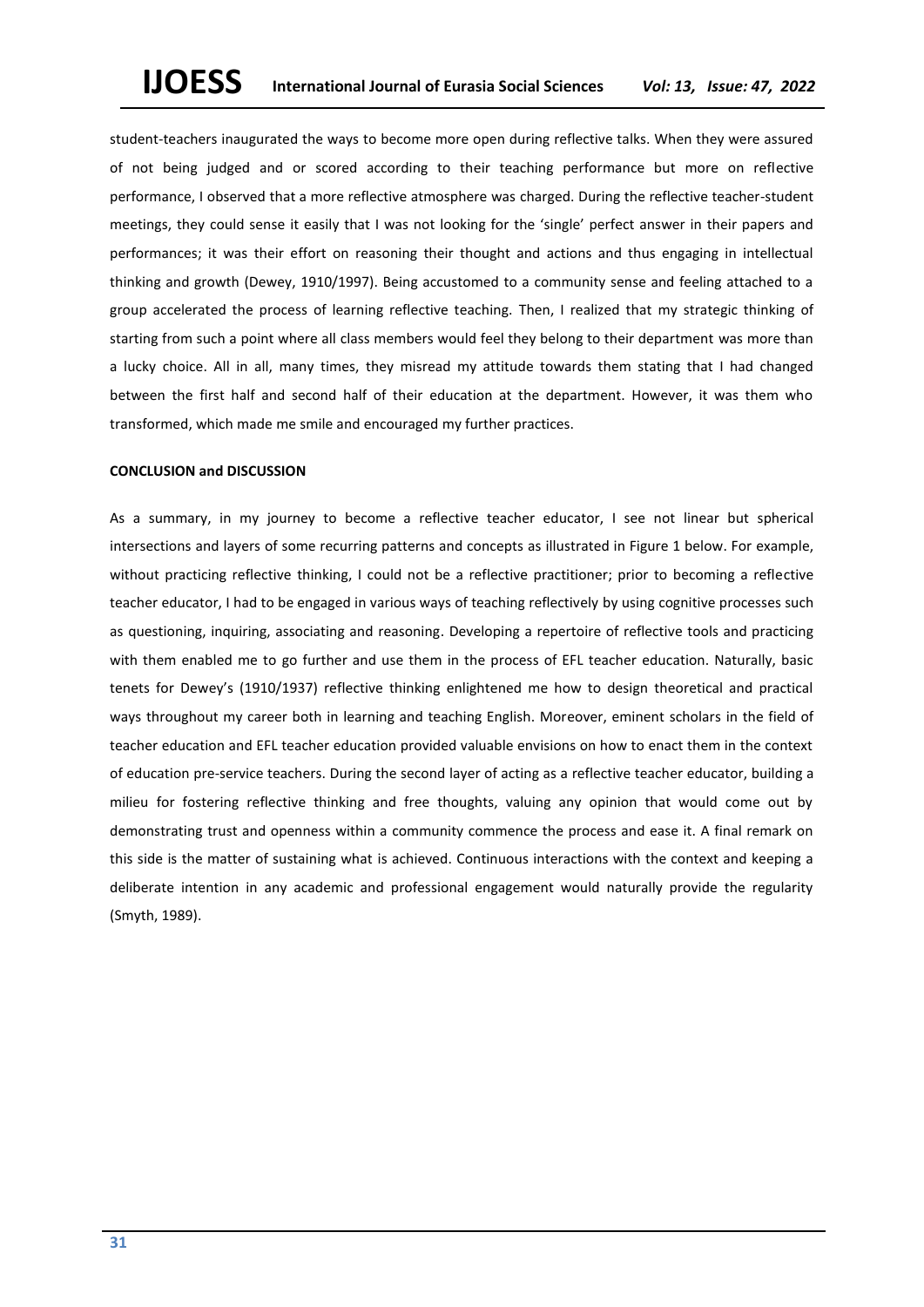

**Figure 1.** Reflexivity Cycles in my Academic Life

I see the high value in positive feelings and attitudes for reflective thinking, collaborative work with a sense of community, feedback with reference to the contextualized reasoning, linking theory to practice and being aware of what one knows and what one can do. These can only be possible with openness, associative thinking, seeing patterns and critical perspectives. In the relevant literature, a reflective journey is also described as an ambiguous, uncertain and infinite one (Pembroke, 2005; Trimble, 2013). Those who are seeking crystal clear answers and expecting to find one immediately might perceive themselves in a useless engagement in reflective thinking processes. Reflection starts with a perceived problem, followed by gathering information about, all of which leads to a plan for action (Boud et al., 1985; Dewey, 1933; Loughran, 1996; Luttenberg et al., 2018; Madin & Swanto, 2019; McKernan, 2013; Mezirow, 1991; Rogers, 2001; Simmons et al., 2021). The journey is uncomfortable since it requires deep analysis and self-confrontation (Pham et al., 2020; Rigg & Trehan, 2008; Sayers, 2005) as it also requires one's being aware of one's own beliefs, values and attitudes (Karagöz & Rüzgar, 2020). My students' struggle and sometimes unmotivated states were understandable in the sense that neither they were aware of theirs nor did they have a long time engaging in reflective thinking as I did, which also created another challenge for my task as a teacher educator. Their insufficient reflexivity was natural but frustrating most of the time. As Sparks-Langer et al. (1990, p.27) drew attention to the Framework for Reflective Thinking with a seven-level language analysis of reflexivity (see Table 1), my student-teachers also displayed various levels in their reflective thinking. Similar to what İlin (2020) found out in her study with a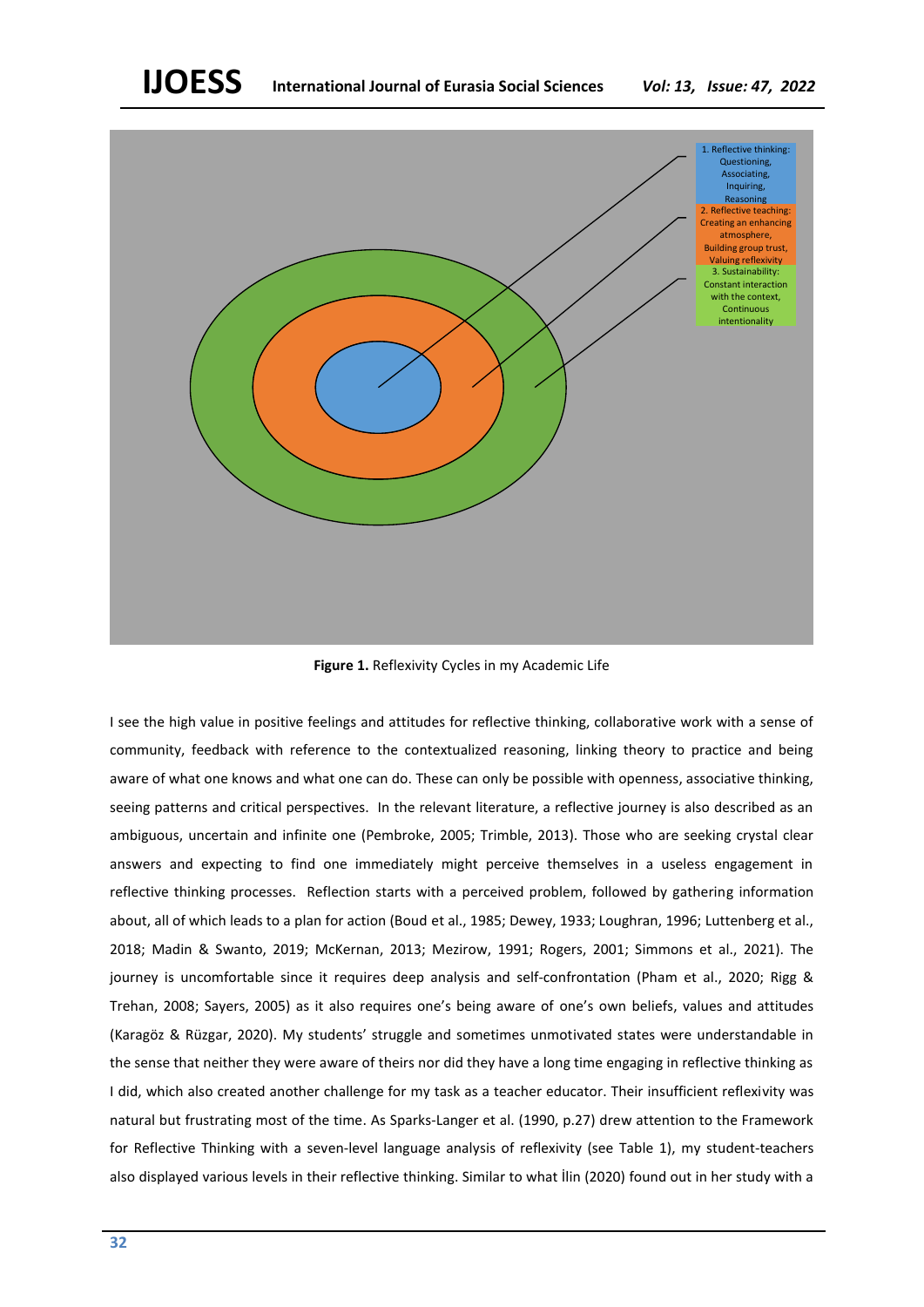group of pre-service ELT teachers, they mostly were descriptive in their oral and written reflective communication, at first, corresponding to the level 2 and 3 in the given table below.

| Level | <b>Description</b>                                                         |
|-------|----------------------------------------------------------------------------|
|       | No descriptive language                                                    |
|       | Simple, layperson description                                              |
|       | Events labeled with appropriate terms                                      |
|       | Explanation with traditional or personal preference given as the rationale |
|       | Explanation with principle or theory given as the rationale                |
| b     | Explanation with principle/theory and consideration of context factors     |
|       | Explanation with consideration of ethical, moral, political issues         |

**Table 1.** Framework for Reflective Thinking (Sparks-Langer et al., 1990, p.27)

I have always believed that there are no problems but issues and I like challenges since I see the opportunities to change there. The disequilibrium and discomfort among my students also reflected in my own teaching, which I found quite useful. Seeking ways to promote reflexivity of my students motivated me to look for different strategies that were applicable in my context. Academic field supported me by studying many articles and realizing theory and practice relations once again in my quest. This was not only the pre-service teachers' confrontation but also mine as I was also measuring the size of my teaching repertoire and the extent of reflective thinking competence. Though not constantly satisfactory, I was developing a curiosity of how their and my journey would evolve and where I would end up. It was exactly the state of realizing the infinity of the process; that is never-ending reflection over reflective teaching and teacher education. Besides the reflective process being unique to one, I could also come to an understanding that I and my students both were going through similar states and we were teaching each other as well as learning from each other.

Overall, my beliefs and attitudes developed over time towards reflective thinking with my practical experience and my persistence to keep the knowledge on the topic enabled the process of becoming a reflective teacher educator. Along with the practice, developing some required skills such as observing, looking for clues and critically reviewing enriched my experience. Meaningful engagement with the context and being able to define and describe my self and tracking the transformation implicitly displayed that I was also highly engaged in my own reflexivity. The process could be much slower if I had not involved my students and colleagues, and a newer goal of becoming a reflective teacher educator. I believe that such an engaging process was the most satisfying itself cognitively and emotionally rather than reaching a conclusion as I know this work will not end for a long time.

# **RECOMMENDATIONS**

As for the recommendations, autoethnography is a facilitating research design and a tool to collate the reflections over theoretical and practical experience both in teaching and teacher education and could be used for many potentially yielding results. This study focusing on the field of ELT might also shed light for the practitioners, academics and highly engaged scholars not only in the area of education but for many other disciplines. Systematic, rigorous and long-term self-studies promoting reflexivity would also produce highly beneficial results for the teacher education institutions and their counterparting students. Critical reviews of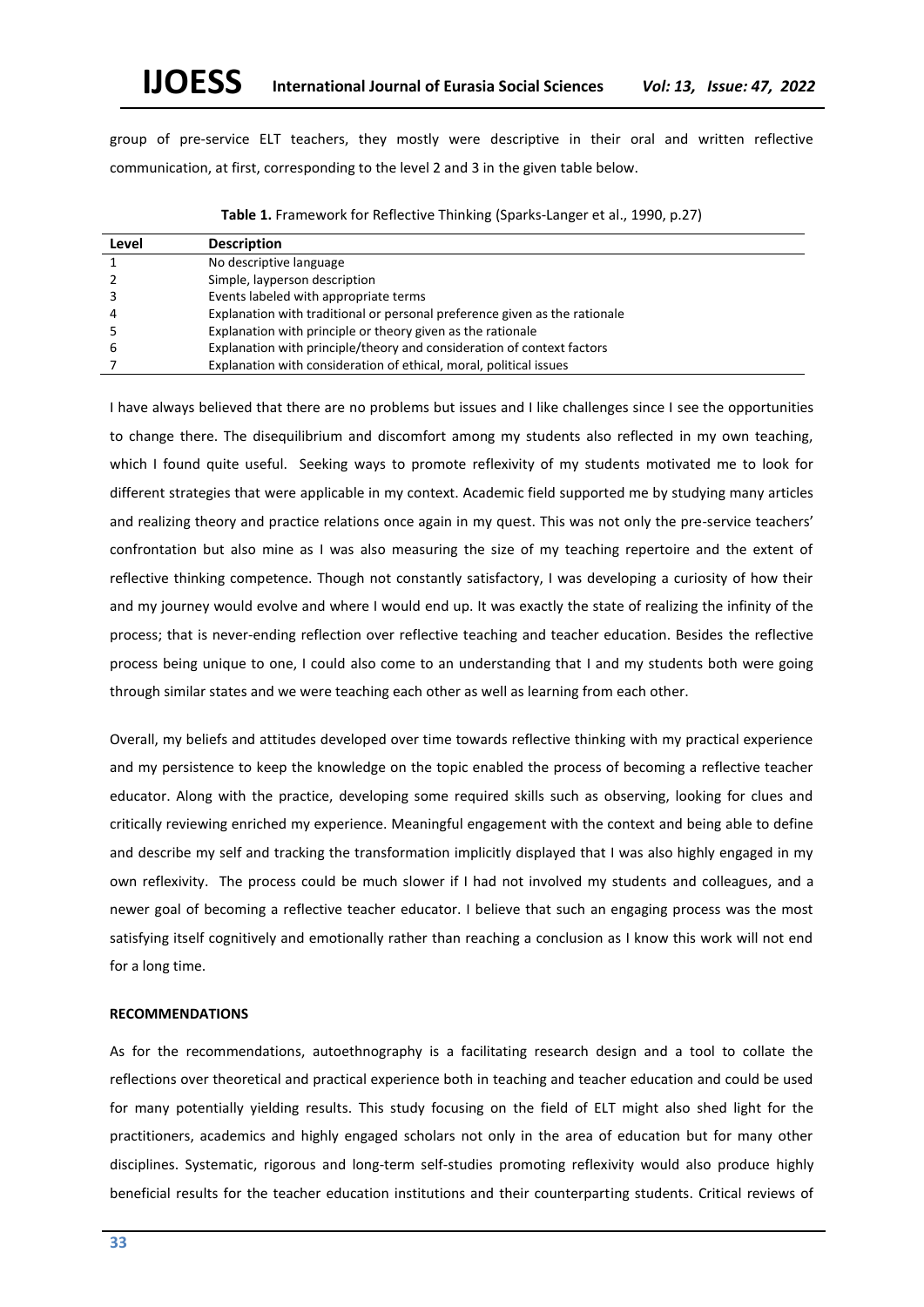practices at higher education institutions and such performing academic and teaching staff would extensively contribute to the quality processes not only in the departments but also in the larger community by also creating an inquiry-based collaborative academic milieu. Providing agency and displaying an overt ownership for the teaching and learning practices, autoethnographies and reflection could stimulate positioning teacher educators by realizing the complex relationships between the academic and teaching duties.

# **ETHICS DISCLAIMER**

In this article, the journal writing rules, publication principles, research and publication ethics, and journal ethical rules were followed. The responsibility belongs to the author for any violations that may arise regarding the article.

**Author(s) Contribution Rate:** The author's contribution rate to this article is 100%.

# **REFERENCES**

Adams, T. E., Jones, S. H., & Ellis, C. (2015). *Autoethnography*. Oxford University Press.

- Akcan, S. (2010). Watching teacher candidates watch themselves: Reflections on a practicum program in Turkey. *Profile Issues in Teachers' Professional Development*, *12*(1), 33-45. <https://files.eric.ed.gov/fulltext/EJ1051541.pdf>
- Anderson, J. (2020). Key concepts in ELT: Reflection. *ELT Journal,74*(4). 480-483. <https://doi.org/10.1093/elt/ccaa039>
- Anderson, L., & Glass-Coffin, B. (2016). I learn by going. In S. Holman Jones, T. E. Adams & C. Ellis (Eds.), *Handbook of Autoethnography* (pp. 57-83). Routledge.
- Arıkan, A. (2004). Questions to ask in post-observation conferences for a reflective practice. *Proceedings of the Third International ELT Conference, Theory and Practice of TESOL: European Language Portfolio: English as an International Language,* Edirne, Turkey.
- Arıkan, A. (2015). An autoethnography of teaching English to young learners: From theory to practice. *The Anthropologist*, *20*(1-2), 77-85[. https://files.eric.ed.gov/fulltext/ED557135.pdf](https://files.eric.ed.gov/fulltext/ED557135.pdf)

Argyris, C., & Schön, D. A. (1974). *Theory in practice: Increasing professional effectiveness*. Jossey-Bass.

- Atay, D. (2008). Teacher research for professional development. *ELT journal*, *62*(2), 139-147. <https://doi.org/10.1093/elt/ccl053>
- [Beach, D.](https://www.emerald.com/insight/search?q=Dennis%20Beach) (2005). From fieldwork to theory and representation in ethnography, In G. Troman, B. [Jeffrey](https://www.emerald.com/insight/search?q=Bob%20Jeffrey) & G. Walford (Eds.), *Methodological issues and practices in ethnography* (*Studies in educational ethnography, Vol. 11*) (pp. 1-17). Emerald Group Publishing Limited. [https://doi.org/10.1016/S1529-](https://doi.org/10.1016/S1529-210X(05)11001-8) [210X\(05\)11001-8](https://doi.org/10.1016/S1529-210X(05)11001-8)
- Beach, D. (2010). Identifying and comparing Scandinavian ethnography: Comparisons and influences. *Ethnography and Education*, *5*(1), 49-63. <https://doi.org/10.1080/17457821003768455>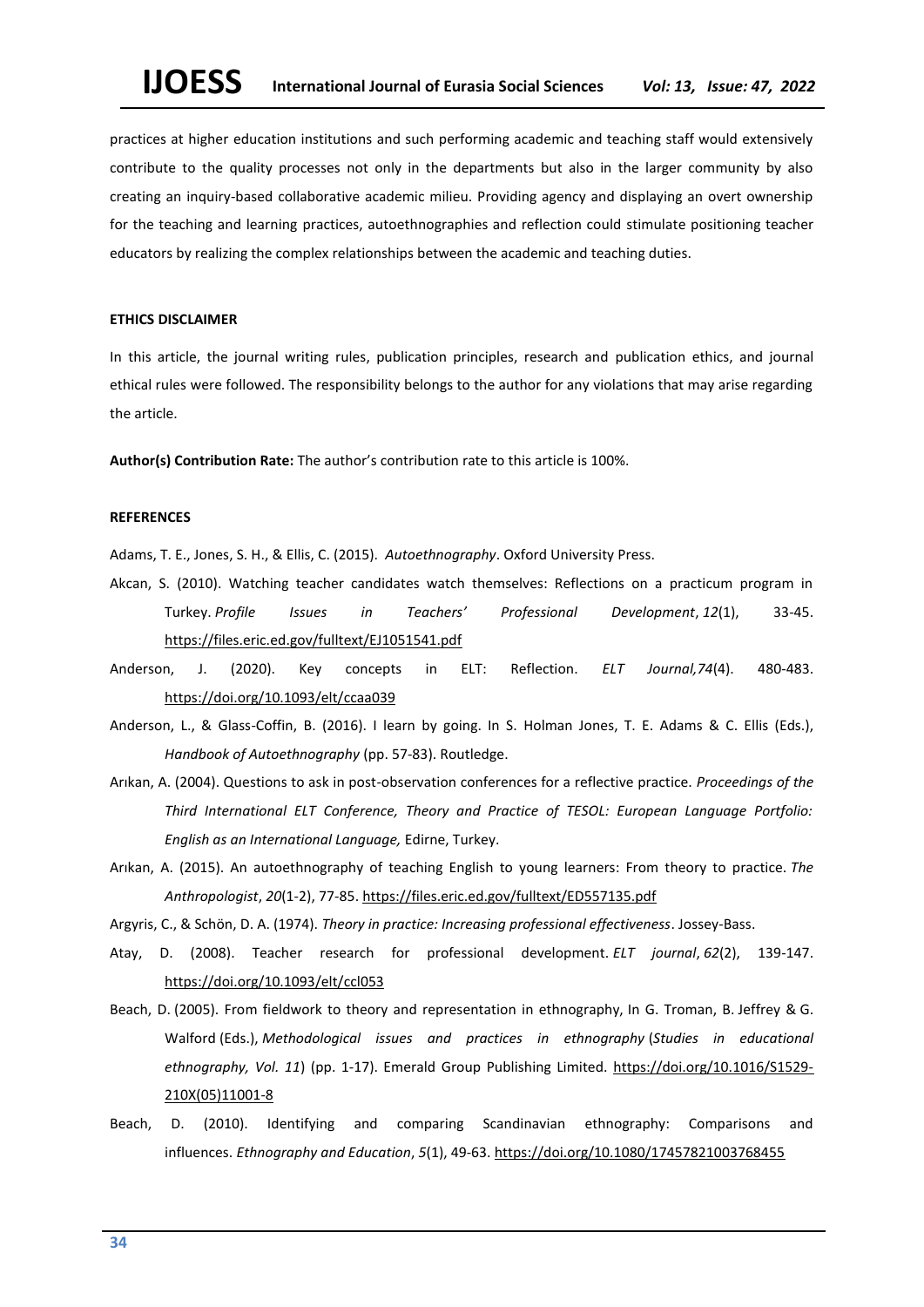- Beach, D. (2011). On structure and agency in ethnographies of education: Examples from this special issue and more generally. *European Educational Research Journal*, *10*(4), 572-582. [https://doi.org/10.2304/eerj.2011.10.4.572](https://doi.org/10.2304%2Feerj.2011.10.4.572)
- Beach, D., & Carlson, M. (2004). Adult education goes to market: An ethnographic case study of the restructuring and reculturing of adult education. *European Educational Research Journal*, *3*(3), 673- 691. [https://doi.org/10.2304/eerj.2004.3.3.9](https://doi.org/10.2304%2Feerj.2004.3.3.9)
- Beach, D., & Dovemark, M. (2007). *Education and the commodity problem: Ethnographic investigations of creativity and performativity in Swedish schools*. Tufnell Press.
- Beach, D., & Dovemark, M. (2009). Making right choices: An ethnographic investigation of creativity and performativity in four Swedish schools. *Oxford Review of Education*, *35*(6), 689-704. <https://doi.org/10.1080/03054980903122267>
- Beach, D., & Eriksson, A. (2010). The relationship between ethical positions and methodological approaches: A Scandinavian perspective. *Ethnography and Education*, *5*(2), 129-142. <https://doi.org/10.1080/17457823.2010.493393>
- Beach, D., Gobbo, F., Jeffrey, B., Smyth, G., & Troman, G. (2004). Ethnography of education in a European educational researcher perspective. *European Educational Research Journal*, *3*(3), 534-538. <https://doi.org/10.2304/eerj.2004.3.3.1>
- Beach, D., Gordon, T., & Lahelma, E. (2003). *Democratic education: Ethnographic challenges*. Tufnell Press.
- Beach, D., & Lunneblad, J. (2011). Ethnographic investigations of issues of race in Scandinavian education research. *Ethnography and education*, *6*(1), 29-43. <https://doi.org/10.1080/17457823.2011.553079>
- Bener, E., & Yıldız, S. (2019). The use of blog activities to promote reflection in an ELT practicum. *Australian Journal of Teacher Education, 44*(8), 38-56. <http://dx.doi.org/10.14221/ajte.2019v44n8.3>
- Beyer, L. E. (2002). The politics of standards and the education of teachers. *Teaching Education*, *13*(3), 305-316. <https://doi.org/10.1080/1047621022000023280>
- Boud, D., Keogh, R., & Walker, D. (1985). Promoting reflection in learning: A model. In D. Boud, R. Keogh & D. Walker (Eds.), *Reflection: Turning experience into learning* (pp.18-40). Kogan Page.
- Boylorn, R. M., & Orbe, M. P. (2020). *Critical autoethnography: Intersecting cultural identities in everyday life* (2nd ed.). Left Coast Press.
- Brock, M., Yu, B. & Wong, M. (1992). Journaling together: Collaborative diary-keeping and teacher development. In J. Flowerdew, M. Brock & S. Hsia (Eds.), *Perspectives on second language teacher education* (pp. 295-307). City Polytechnic of Hong Kong.
- Bulut, T., & Can, C. (2005). The new teacher profile in Turkey. *Çağ University Journal of Social Sciences*, *2*(2), 49- 58. from<https://dergipark.org.tr/en/download/article-file/696265>
- Burhan-Horasanlı, E., & Ortaçtepe, D. (2016). Reflective practice-oriented online discussions: A study on EFL teachers' reflection-on, in and for-action. *Teaching and Teacher Education*, *59*, 372-382. <https://doi.org/10.1016/j.tate.2016.07.002>

Burns, A. (1999). *Collaborative action research for English language teachers*. Cambridge University Press.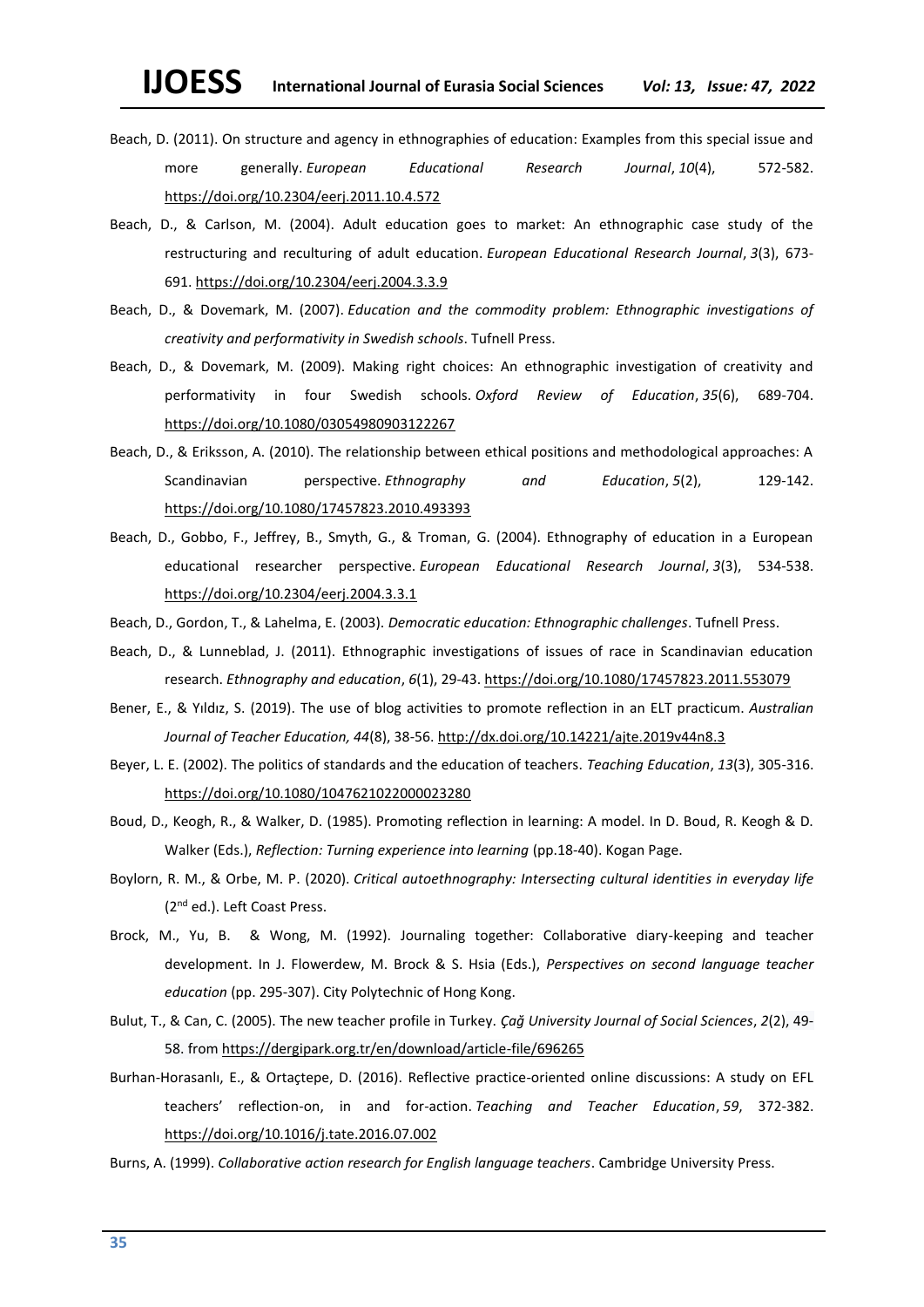Calderhead, J. (1989). Reflective teaching and teacher education. *Teaching and Teacher Education*, *5*(1), 43-51. [https://doi.org/10.1016/0742-051X\(89\)90018-8](https://doi.org/10.1016/0742-051X(89)90018-8)

Chang, H. (2008). *Autoethnography as method.* Left Coast Press.

- Cochran-Smith, M. (2001). The outcomes question in teacher education. *Teaching and Teacher Education*, *17*(5), 527-546. [https://doi.org/10.1016/S0742-051X\(01\)00012-9](https://doi.org/10.1016/S0742-051X(01)00012-9)
- Cole, R., Raffier, L. M., Rogan, P., & Schleicher, L. (1998). Interactive group journals: Learning as a dialogue among learners. *Tesol Quarterly*, *32*(3), 556-568. <https://doi.org/10.2307/3588126>
- Corder, S. P. (1975). Error analysis, interlanguage and second language acquisition. *Language Teaching*, *8*(4), 201-218[. https://doi.org/10.1017/S0261444800002822](https://doi.org/10.1017/S0261444800002822)

Davies, C. A. (1999). *Reflexive ethnography: A guide to researching selves and others*. Routledge.

- Delandshere, G., & Arens, S. A. (2001). Representations of teaching and standards-based reform: Are we closing the debate about teacher education?. *Teaching and Teacher Education*, *17*(5), 547-566. [https://doi.org/10.1016/S0742-051X\(01\)00013-0](https://doi.org/10.1016/S0742-051X(01)00013-0)
- Demir, Y. (2015). All or nothing: English as a foreign language (EFL) student teachers' and teacher trainers' reflections on a pre-service English teacher education program in Turkey. *The Anthropologist*, *19*(1), 157-165. <https://doi.org/10.1080/09720073.2015.11891650>
- Dewey, J. (1910/1997). *How we think*. Dover Publications.
- Dewey, J. (1933). *How we think: A restatement of the relation of reflective in teacher development*. Falmer Press.
- Dollar, Y. K., & Mede, E. (2019). The impact of pre-service teachers' reflection on their instructional practices. In *Pre-Service and In-Service Teacher Education: Concepts, Methodologies, Tools, and Applications* (pp. 223-233). IGI Global. DOI: 10.4018/978-1-5225-7305-0.ch011
- Dos, B., & Demir, S. (2013). The analysis of the blogs created in a blended course through the reflective thinking perspective. *Educational Sciences: Theory and Practice*, *13*(2), 1335-1344. <https://files.eric.ed.gov/fulltext/EJ1017275.pdf>
- Evişen, N. (2021). Turkish EFL pre-service and in-service teachers' views on professional development and related activities. *Focus on ELT Journal*, *3*(1), 43-64. <https://doi.org/10.14744/felt.2021.00048>
- Farrell, T. S. (1998). ESL/EFL teacher development through journal writing. *RELC Journal*, *29*(1), 92-109. [https://doi.org/10.1177/003368829802900106](https://doi.org/10.1177%2F003368829802900106)
- Genç, Z. S. (2010). Teacher autonomy through reflective journals among teachers of English as a foreign language in Turkey. *Teacher Development*, *14*(3), 397-409. <https://doi.org/10.1080/13664530.2010.504028>
- Goodman, J. (1984). Reflection and teacher education: A case study and theoretical analysis. *Interchange*, *15*(3), 9-26. [https://doi.org/10.1007/BF01807939](https://psycnet.apa.org/doi/10.1007/BF01807939)
- Grossman, G. M., & Sands, M. K. (2008). Restructuring reforms in Turkish teacher education: Modernisation and development in a dynamic environment. *International Journal of Educational Development*, *28*(1), 70-80. <https://doi.org/10.1016/j.ijedudev.2007.07.005>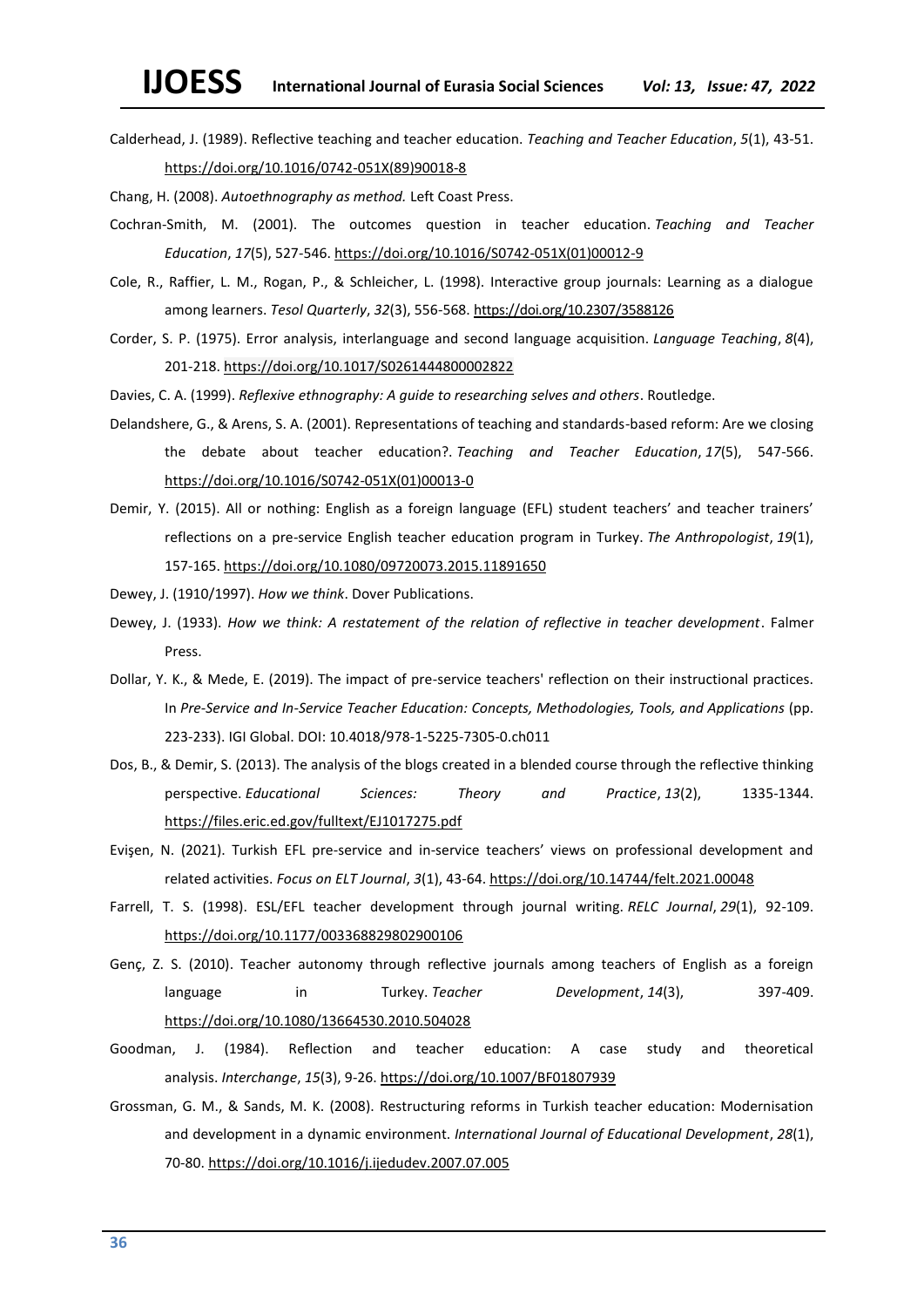Gungor, M. N. (2016). Turkish pre-service teachers' reflective practices in teaching English to young learners. *Australian Journal of Teacher Education (Online)*, *41*(2), 137-151. <http://dx.doi.org/10.14221/ajte.2016v41n2.9>

Hayler, M. (2011). *Autoethnography, self-narrative and teacher education*. Sense Publishers.

Ho, B., & Richards, J. C. (1993). Reflective thinking through teacher journal writing: Myths and realities. *Perspectives*, *5*(2), 25-40. <https://search.informit.org/doi/10.3316/aeipt.67855>

Holman Jones, S., Adams, T. E. & Ellis, C. (2016). *Handbook of autoethnography*. Routledge.

- Humphreys, M. (2005). Getting personal: Reflexivity and autoethnographic vignettes. *Qualitative Inquiry, 11*(6), 840–860. [https://doi.org/10.1177/1077800404269425](https://doi.org/10.1177%2F1077800404269425)
- İlin, G. (2020). Reflection or description: A document analysis on ELT student teachers' reflective journals. *Journal of Language and Linguistic Studies*, *16*(2), 1019-1031. <https://doi.org/10.17263/jlls.759359>
- Karagöz, S., & Rüzgar, M. E. (2020). The observations of student teachers in regard to professional qualifications of advisor teachers during teaching practicum. *International Journal of Educational Research Review*, *5*(2), 141-150.<https://doi.org/10.24331/ijere.691323>
- Karakaş, A., & Yükselir, C. (2021). Engaging pre-service EFL teachers in reflection through video-mediated team micro-teaching and guided discussions. *Reflective Practice*, *22*(2), 159-172. <https://doi.org/10.1080/14623943.2020.1860927>
- Kavak, Y., Aydın, A., & Altun A. S. (2007). Öğretmen yetiştirme ve Eğitim Fakülteleri (1982-2007) [Teacher education and Education Faculties (1982-2007)]. YÖK Yayınları. [https://www.yok.gov.tr/Documents/Kurumsal/egitim\\_ogretim\\_dairesi/Ogretmen-Yetistirme/2.pdf](https://www.yok.gov.tr/Documents/Kurumsal/egitim_ogretim_dairesi/Ogretmen-Yetistirme/2.pdf)
- Kırmızı, Ö., & Sarıçoban, A. (2021). A Study on the reflection levels of pre-service EFL teachers. *Eurasian Journal of Language Teaching and Linguistic Studies*, *1*(1). <https://www.eajltls.com/index.php/home/article/view/9/2>
- Kırmızı, Ö., & Tosuncuoğlu, I. (2019). Becoming reflective practitioners: A case study of four beginning preservice EFL teachers in Turkey. *English Language Teaching*, *12*(4), 127-138. <https://doi.org/10.5539/elt.v12n4p127>
- Kızıldağ, A., & Eriksson, A. (2012). Empowering teacher students for diversity in schools: Mentorship model as a mediator in Sweden. In G. Tchibozo (Ed.), *Cultural and Social Diversity and the Transition from Education to Work* (pp. 145-162). Springer.
- Killen, L. R. (1989). Reflecting on reflective teaching: A response. *Journal of Teacher Education*, *40*(2), 49-52. [https://doi.org/10.1177/002248718904000209](https://doi.org/10.1177%2F002248718904000209)
- Koçoğlu, Z. (2008). Turkish EFL student teachers' perceptions on the role of electronic portfolios in their professional development. *Turkish Online Journal of Educational Technology-TOJET*, *7*(3), 71-79. <http://tojet.net/articles/v7i3/738.pdf>
- Korucu Kis, S., & Kartal, G. (2019). No pain no gain: reflections on the promises and challenges of embedding reflective practices in large classes. *Reflective Practice*, *20*(5), 637-653. <https://doi.org/10.1080/14623943.2019.1651715>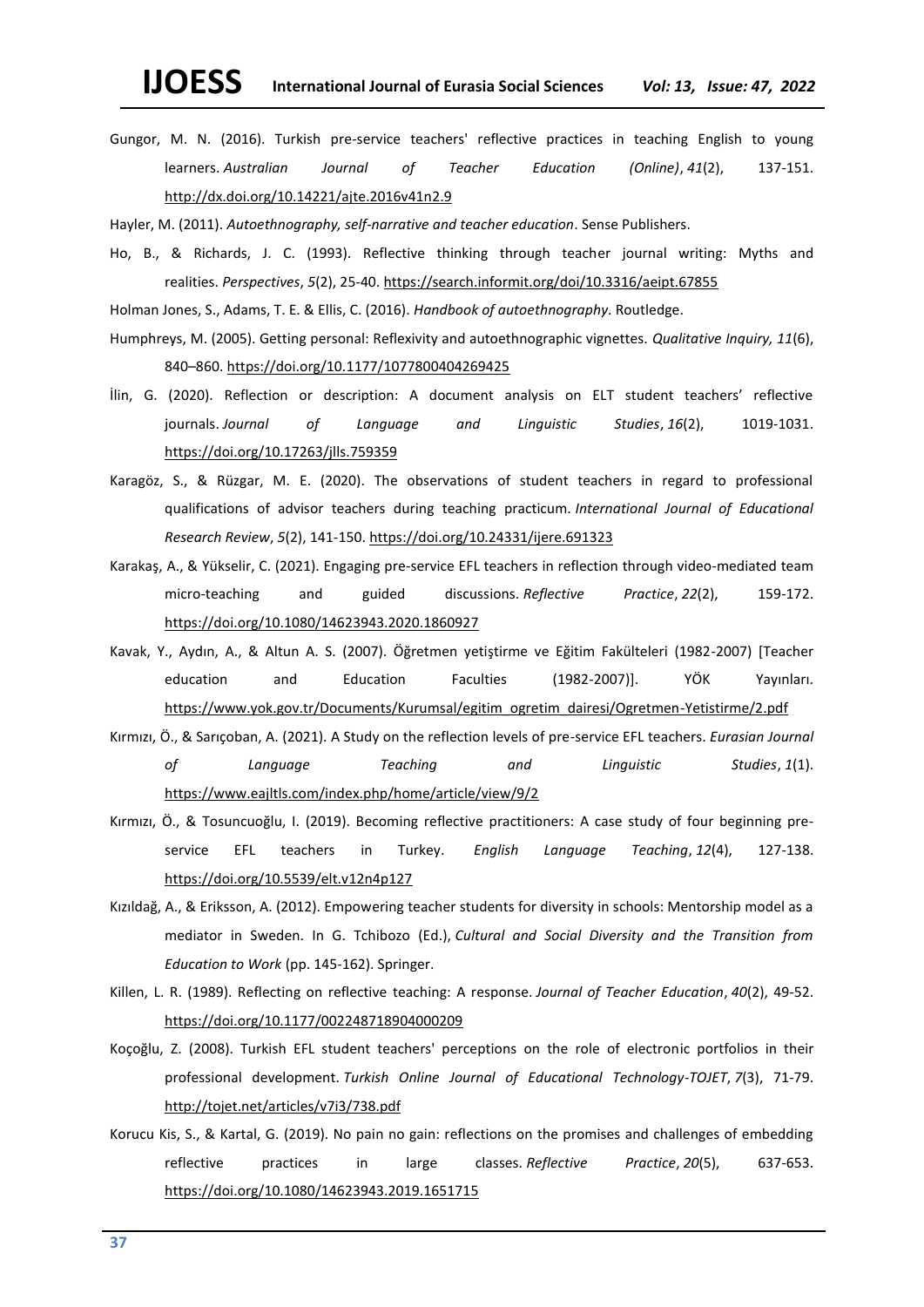- Lippincott, A. C. (1999). *Reflective thinking among and between beginning professionals* (Publication No.9961501). [Unpublished doctoral dissertation, University of California, Santa Barbara]. ProQuest Dissertations and Theses Global.
- Lortie, D. (1975). *Schoolteacher: A sociological study*. University of Chicago Press.
- Loughran, J. J. (1996). *Developing reflective practice: Learning about teaching and learning through modeling*. Falmer Press.
- Luttenberg, J., Oolbekkink-Marchand, H., & Meijer, P. (2018). Exploring scientific, artistic, moral and technical reflection in teacher action research. *Educational Action Research*, *26*(1), 75-90. <https://doi.org/10.1080/09650792.2017.1295875>
- Madin, C. V., & Swanto, S. (2019). An inquiry approach to facilitate reflection in action research for ESL preservice teachers. *TEFLIN Journal*, *30*(1), 1-21. <http://dx.doi.org/10.15639/teflinjournal.v30i1/1-21>
- McKernan, J. (2013). *Curriculum action research: A handbook of methods and resources for the reflective practitioner*. Routledge.
- Mezirow, J. (1991). *Transformative dimensions of adult learning*. Jossey-Bass.
- Newman, S. (2018). *Philosophy and teacher education: A reinterpretation of Donald A. Schon's epistemology of reflective practice*. Routledge.
- Ögeyik, M. C. (2020). Expanding normative ways of reflective thinking and enthusiastic behaviors towards teaching profession. *The Literacy Trek*, *6*(2), 28-40. <https://doi.org/10.47216/literacytrek.775199>
- Özkan, N., Demir, G., & Balçıkanlı, C. (2014). ELT student teachers' evaluations of their program in terms of reflective teaching. *Ufuk Üniversitesi Sosyal Bilimler Enstitüsü Dergisi*, *3*(5), 77-89. <https://dergipark.org.tr/en/download/article-file/1358752>
- Öztürk, G., & Aydın, B. (2019). English Language Teacher education in Turkey: Why do we fail and what policy reforms are needed?. *Anadolu Journal of Educational Sciences International*, *9*(1), 181-213. <https://doi.org/10.18039/ajesi.520842>
- Öztürk, H. A. (2020). My quest for negotiating meaning. Reflections on my dilemmas about practices of English language teaching in public school context in Turkey: An autoethnography. *Technium Social Sciences Journal, 7*, 36-48. <https://doi.org/10.47577/tssj.v7i1.352>
- Park, L. E. (2014). Shifting from reflective practices to reflexivity: An autoethnography of an L2 teacher educator. *English Teaching*, *69*(1), 173-198. [http://journal.kate.or.kr/wp](http://journal.kate.or.kr/wp-content/uploads/2015/01/kate_69_1_8.pdf)[content/uploads/2015/01/kate\\_69\\_1\\_8.pdf](http://journal.kate.or.kr/wp-content/uploads/2015/01/kate_69_1_8.pdf)
- Pembroke, N. (2005). Kierkegaard as a paradoxical therapist. *Pacifica*, *18*(1), 53-66. [https://doi.org/10.1177/1030570X0501800104](https://doi.org/10.1177%2F1030570X0501800104)
- Pham, T. N., Lin, M., Trinh, V. Q., & Bui, L. T. P. (2020). Electronic peer feedback, EFL academic writing and reflective thinking: Evidence from a Confucian context. *Sage Open*, *10*(1), 1-20. [https://doi.org/10.1177/2158244020914554](https://doi.org/10.1177%2F2158244020914554)
- Reed-Danahay, D. (1997). *Auto/ethnography: Rewriting the self and the social*. Berg.
- Richards, J. C. (1990). The teacher as self-observer. In J.C. Richards (Ed.), *The language teaching matrix* (pp. 118-143). Cambridge University Press.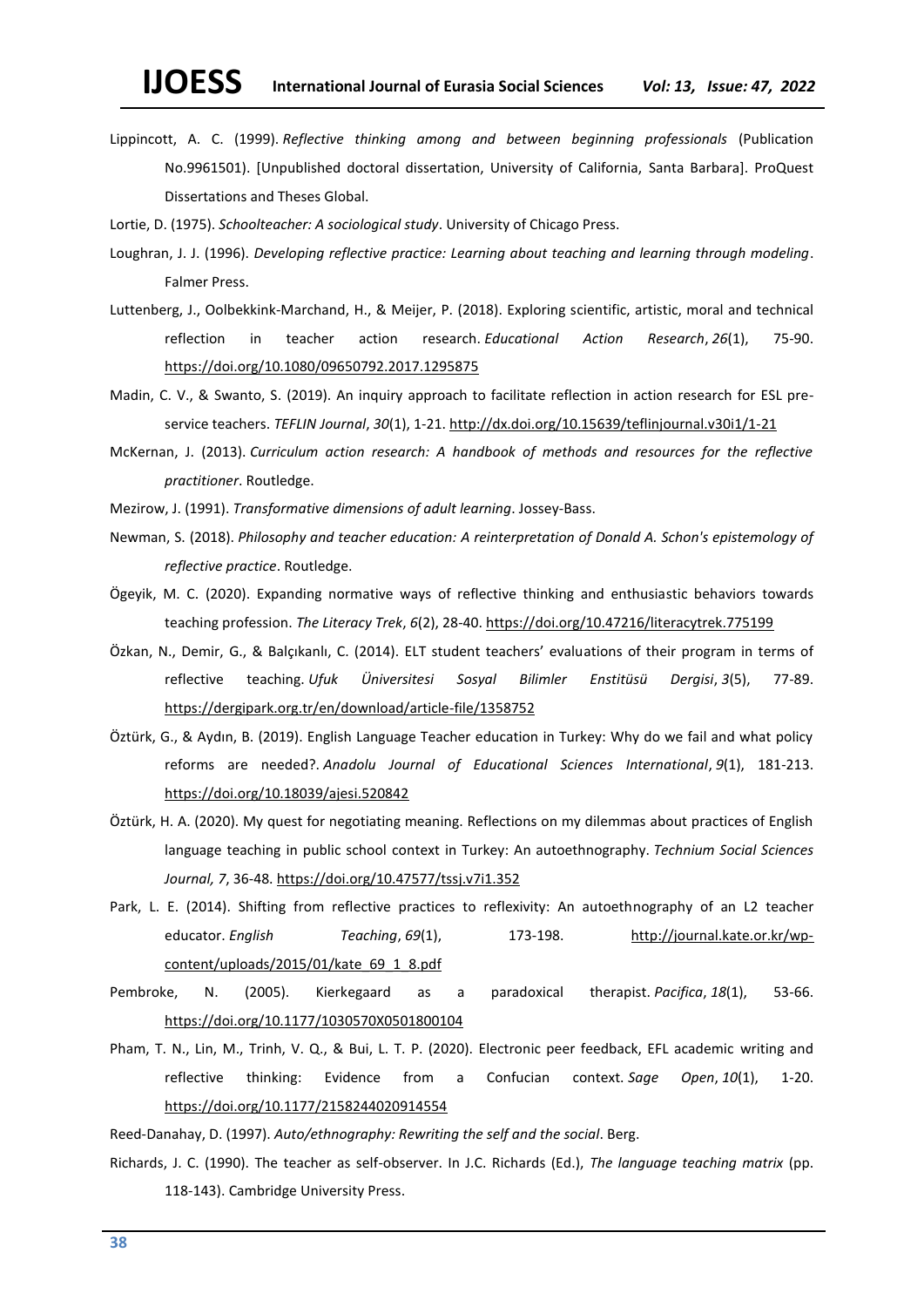Richards, J. C., & Lockhart, C. (1991). Teacher development through peer observation. *TESOL Journal, 1*(2), 7- 10. [https://www.researchgate.net/profile/Jack-Richards-](https://www.researchgate.net/profile/Jack-Richards-5/publication/234669130_Teacher_Development_through_Peer_Observation/links/5580c02b08ae47061e5f350b/Teacher-Development-through-Peer-Observation.pdf)

5/publication/234669130 Teacher Development through Peer Observation/links/5580c02b08ae47 [061e5f350b/Teacher-Development-through-Peer-Observation.pdf](https://www.researchgate.net/profile/Jack-Richards-5/publication/234669130_Teacher_Development_through_Peer_Observation/links/5580c02b08ae47061e5f350b/Teacher-Development-through-Peer-Observation.pdf)

- Rigg, C., & Trehan, K. (2008). Critical reflection in the workplace: Is it just too difficult?. *Journal of European Industrial Training, 32*(5), 374-384. <https://doi.org/10.1108/03090590810877094>
- Rogers, R. R. (2001). Reflection in higher education: A concept analysis. *Innovative Higher Education, 26*(1),37- 57. <https://doi.org/10.1023/A:1010986404527>
- Sayers P. (2005) Reflective writing & Reflective Thinking. In G. Rijlaarsdam, H. van den Bergh, M. Couzijn (Eds.), *Effective learning and teaching of writing. Studies in writing, vol 14* (pp. 519-531). Springer. [https://doi.org/10.1007/978-1-4020-2739-0\\_35](https://doi.org/10.1007/978-1-4020-2739-0_35)

Schön, D. A. (1983). *The reflective practitioner: How professionals think in action*. Basic Books.

- Schön, D. A. (1987). *Educating the reflective practitioner: Toward a new design for teaching and learning in the professions*. Jossey-Bass.
- Selinker, L. (1972). Interlanguage. *International Review of Applied Linguistics in Language Teaching*, *10*(3), 209- 231. <https://doi.org/10.1515/iral.1972.10.1-4.209>
- Sellars, M. (2017). *Reflective practice for teachers* (2nd ed.). Sage.
- Sert, O. (2010). A proposal for a CA-integrated English Language Teacher Education program in Turkey. *The Asian EFL Journal Quarterly Special Issue on English Language Teacher Education and Development, 12,*(3), 62-97. <http://asian-efl-journal.com/PDF/September-2010.pdf#page=62>
- Short, N. P., Turner, L., & Grant, A. (2013). *Contemporary British autoethnography*. Sense Publishers.
- Shulman, L. (1987). Knowledge and teaching: Foundations of the new reform. *Harvard Educational Review*, *57*(1), 1-23. <https://doi.org/10.17763/haer.57.1.j463w79r56455411>
- Smyth, J. (1989). Developing and sustaining critical reflection in teacher education. *Journal of Teacher Education*, *40*(2), 2-9. [https://doi.org/10.1177/002248718904000202](https://doi.org/10.1177%2F002248718904000202)
- Sparks-Langer, G. M., Simmons, J. M., Pasch, M., Colton, A., & Starko, A. (1990). Reflective pedagogical thinking: How can we promote it and measure it?. *Journal of Teacher Education*, *41*(5), 23-32. [https://doi.org/10.1177/002248719004100504](https://doi.org/10.1177%2F002248719004100504)
- Simmons, M., McDermott, M., Eaton, S. E., Brown, B., & Jacobsen, M. (2021). Reflection as pedagogy in action research. *Educational Action Research*, *29*(2), 245-258. <https://doi.org/10.1080/09650792.2021.1886960>
- Şimşek, H. & Yıldırım, A. (2001). The reform of pre-service teacher education in Turkey. In R. G. Sultana (Ed.), *Challenge and change in the Euro-Mediterranean region: Case studies in educational innovation (pp.* 411-430). Peter Lang Inc.
- Tabachnick, B., & Zeichner, K. (1991). *Issues and practices in inquiry‐oriented teacher education*. The Falmer Press.
- Tarjana, M. S. S. (2002). Bringing reflections into the TEFL classrooms. *TEFLIN Journal*, *13*(2), 152-162. <http://dx.doi.org/10.15639/teflinjournal.v13i2/152-162>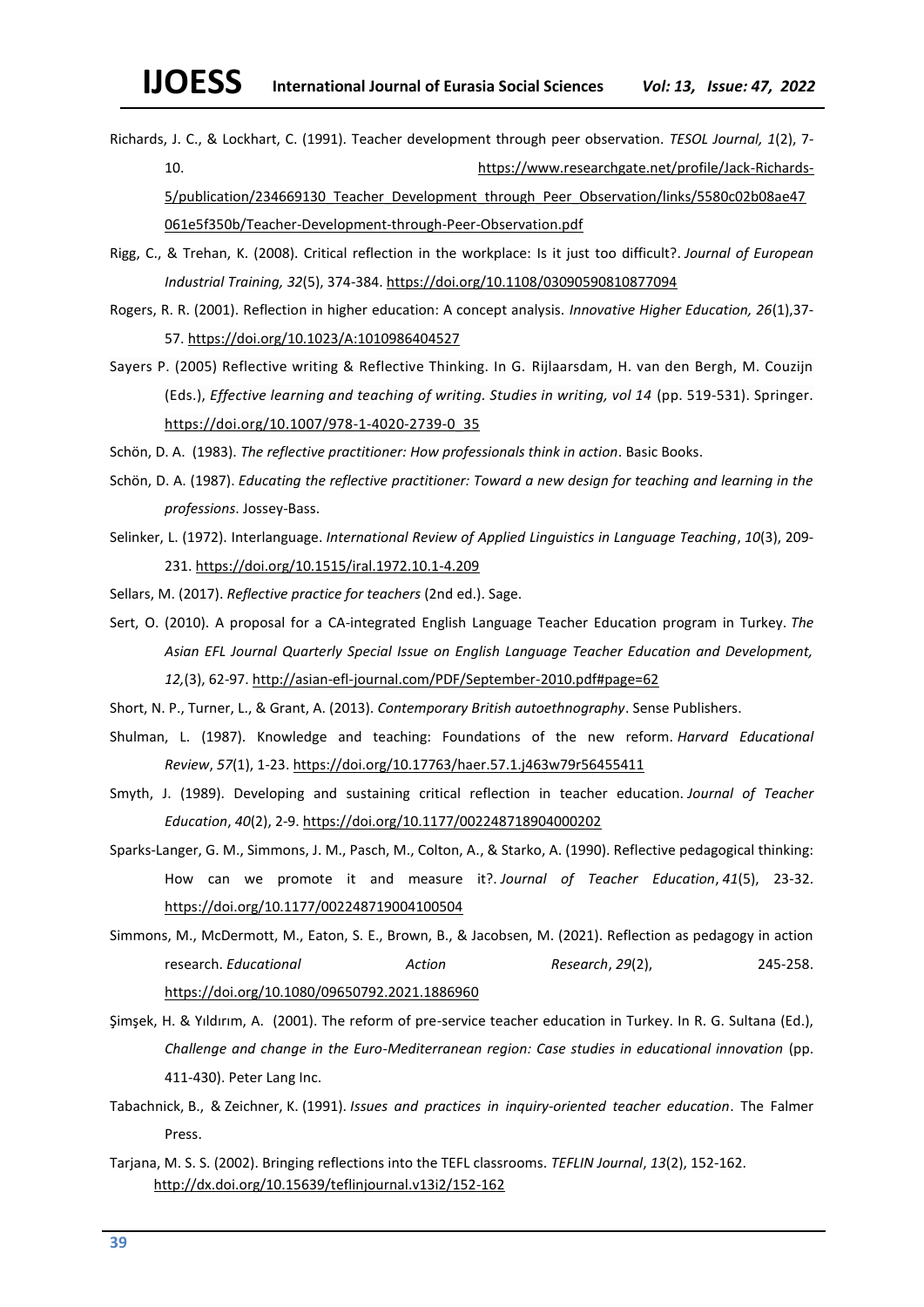- Tezgiden-Cakcak, S. Y. (2015). *Preparing teacher candidates as passive technicians, reflective practitioners or transformative intellectuals* [Unpublished doctoral dissertation]. Middle East Technical University. <https://open.metu.edu.tr/handle/11511/24751>
- Tillema, H., & van der Westhuizen, G. J. (2006). Knowledge construction in collaborative enquiry among teachers. *Teachers and Teaching: theory and practice*, *12*(1), 51-67. <https://doi.org/10.1080/13450600500365403>
- Trimble J.E. (2013). Advancing understanding of cultural competence, cultural sensitivity, and the effects of cultural incompetence. In M. J. Prinstein (Ed.), *The Portable Mentor* (pp.57-80). Springer. [https://doi.org/10.1007/978-1-4614-3994-3\\_4](https://doi.org/10.1007/978-1-4614-3994-3_4)
- Troman, G., Jeffrey, B., & Beach, D. (2006). *Researching education policy: Ethnographic experiences*. Tufnell Press.
- Trumbull, D. (2004). Factors important for the scholarship of self-study of teaching and teacher education practices. In J. J. Loughran, M. L. Hamilton, V. K. LaBoskey & T. Russell (Eds.), *International handbook of self-study of teaching and teacher education practices* (pp. 1211-1230). Kluwer Academic Publishers.
- Tuncer, H., & Kızıldağ, A. (2014). Pre-Service EFL Teachers' Attitude towards the Use of Literature in Practice Teaching. *International Journal of Language Academy*, *2*(3), 170-185. <https://files.eric.ed.gov/fulltext/ED594724.pdf>
- Turhan, B., & Kirkgoz, Y. (2018). Towards becoming critical reflection writers: A case of English language teacher candidates. *Reflective Practice*, *19*(6), 749-762. <https://doi.org/10.1080/14623943.2018.1539651>
- Valli, L. (1992). *Reflective teacher education: Cases and critiques*. Suny Press.
- Valli, L., & Rennert-Ariev, P. (2002). New standards and assessments? Curriculum transformation in teacher education. *Journal of Curriculum Studies*, *34*(2), 201-225. <https://doi.org/10.1080/00220270110093625>
- Wade, R. C., & Yarbrough, D. B. (1996). Portfolios: A tool for reflective thinking in teacher education?. *Teaching and Teacher Education*, *12*(1), 63-79. [https://doi.org/10.1016/0742-051X\(95\)00022-C](https://doi.org/10.1016/0742-051X(95)00022-C)
- Wajnryb, R. (1999). *Classroom observation tasks: A resource book for language teachers and trainers.* Cambridge University Press.
- Wallace, M. J. (1991). *Training foreign language teachers: A reflective approach*. Cambridge University Press.
- Wallace, M. J. (1998). *Action research for language teachers*. Cambridge University Press.
- Yalçın Arslan, F. (2019). The role of lesson study in teacher learning and professional development of EFL teachers in Turkey: A case study. *TESOL Journal*, *10*(2),1-13[. http://dx.doi.org/10.1002/tesj.409](http://dx.doi.org/10.1002/tesj.409)
- Yazan, B. (2019). An autoethnography of a language teacher educator: Wrestling with ideologies and identity positions. *Teacher Education Quarterly*, *46*(3), 34-56. <https://www.jstor.org/stable/26746049>
- Yeşilbursa, A. (2011). Descriptive versus dialogic reflection and positive versus negative stance in the reflective writing of Turkish prospective English language teachers. *Novitas-ROYAL (Research on Youth and Language)*, *5*(2), 169-182. <https://app.trdizin.gov.tr/publication/paper/detail/TVRNd05ERTBOQT09>